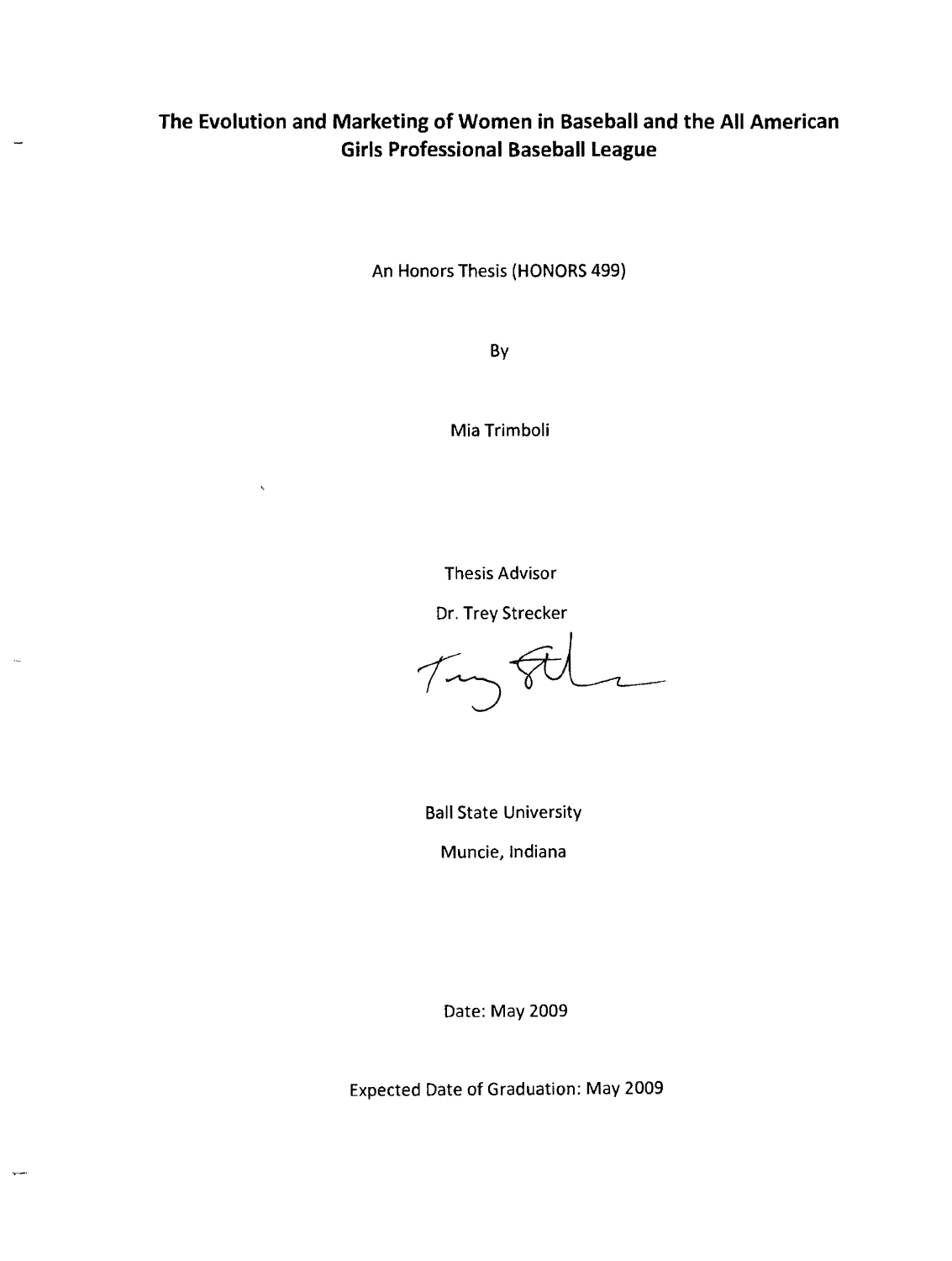## **Abstract**

'7

The All American Girls Professional Baseball League was the only formal professional baseball league for women in the history of the United States. Formed shortly after America's entrance into World War II, the league was used to soften the blow that the war had on American morale and keep professional baseball alive while many mqjor and minor league players were joining the military. From beginning to end, one of the most crucial parts of the league's success was the time, attention and money that were paid to marketing the league. This honors thesis will explore the evolution of women in baseball, focusing on the AAGPBl and the marketing and public relations efforts that were used.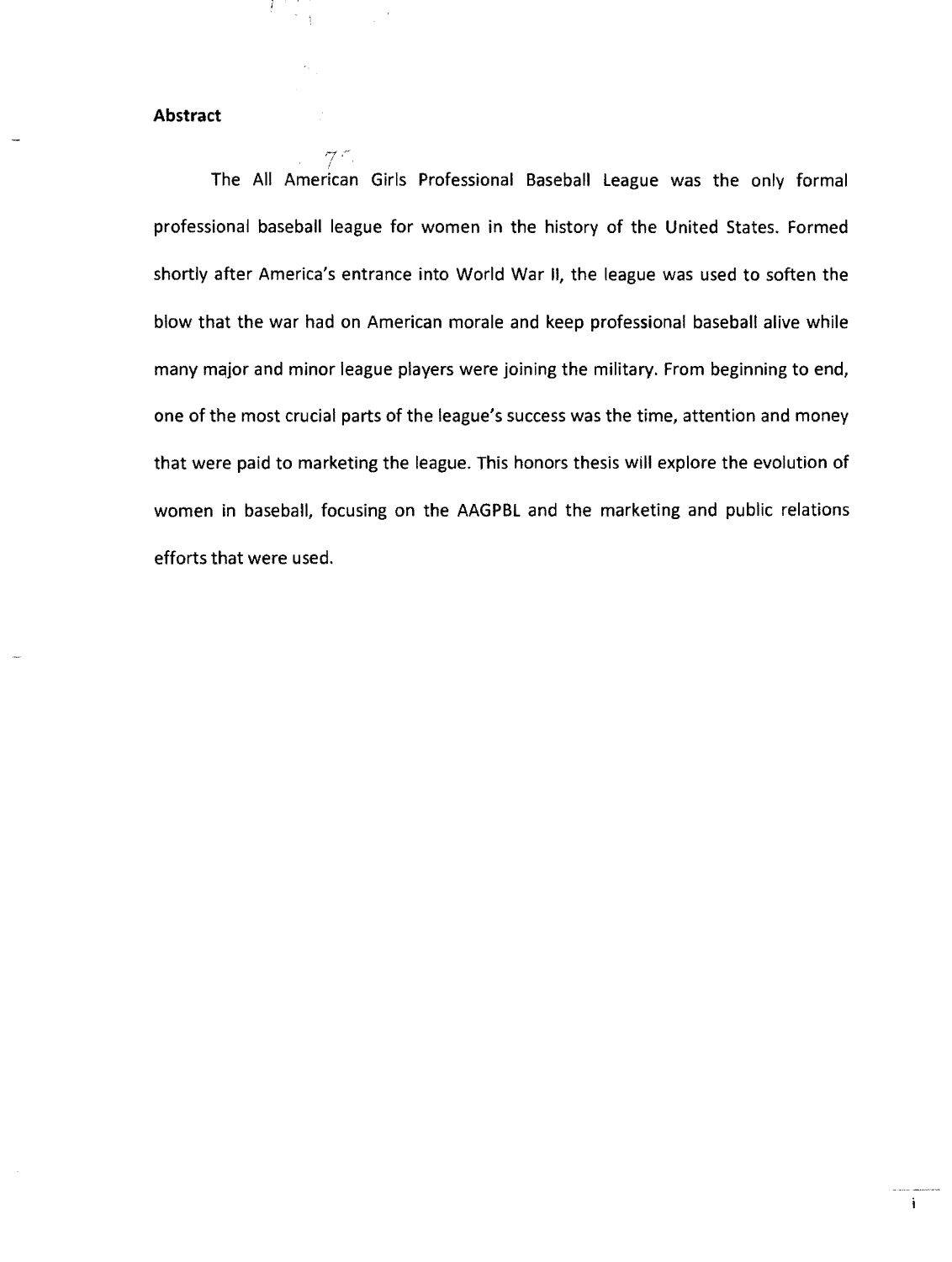## Acknowledgments

- I would like to thank Dr. Trey Strecker for advising me throughout this project and providing me with a multitude of resources.
- I would also like to thank George Rugg, curator of Department of Special Collections for the University libraries of Notre Dame, for granting me access to the Joyce Sports Research Collection.
- I would like to thank lucy Sears and her mother, Janet "Pee Wee" Wiley Sears for providing me with invaluable information.
- I would also like to thank the Honors College and its entire faculty for their assistance throughout my project.
- I would like to thank author and AABPGl researcher Merrie Fidler for providing me with assistance and many useful sources.
- I would like to thank the South Bend Silver Hawks for housing the South Bend Baseball Hall of Fame and inspiring me to pursue the topic of the AAGPBL
- I would also like to thank the Society for American Baseball Research, specifically the Oscar Charleston Chapter, for allowing me to present some of my research at their February 2009 meeting.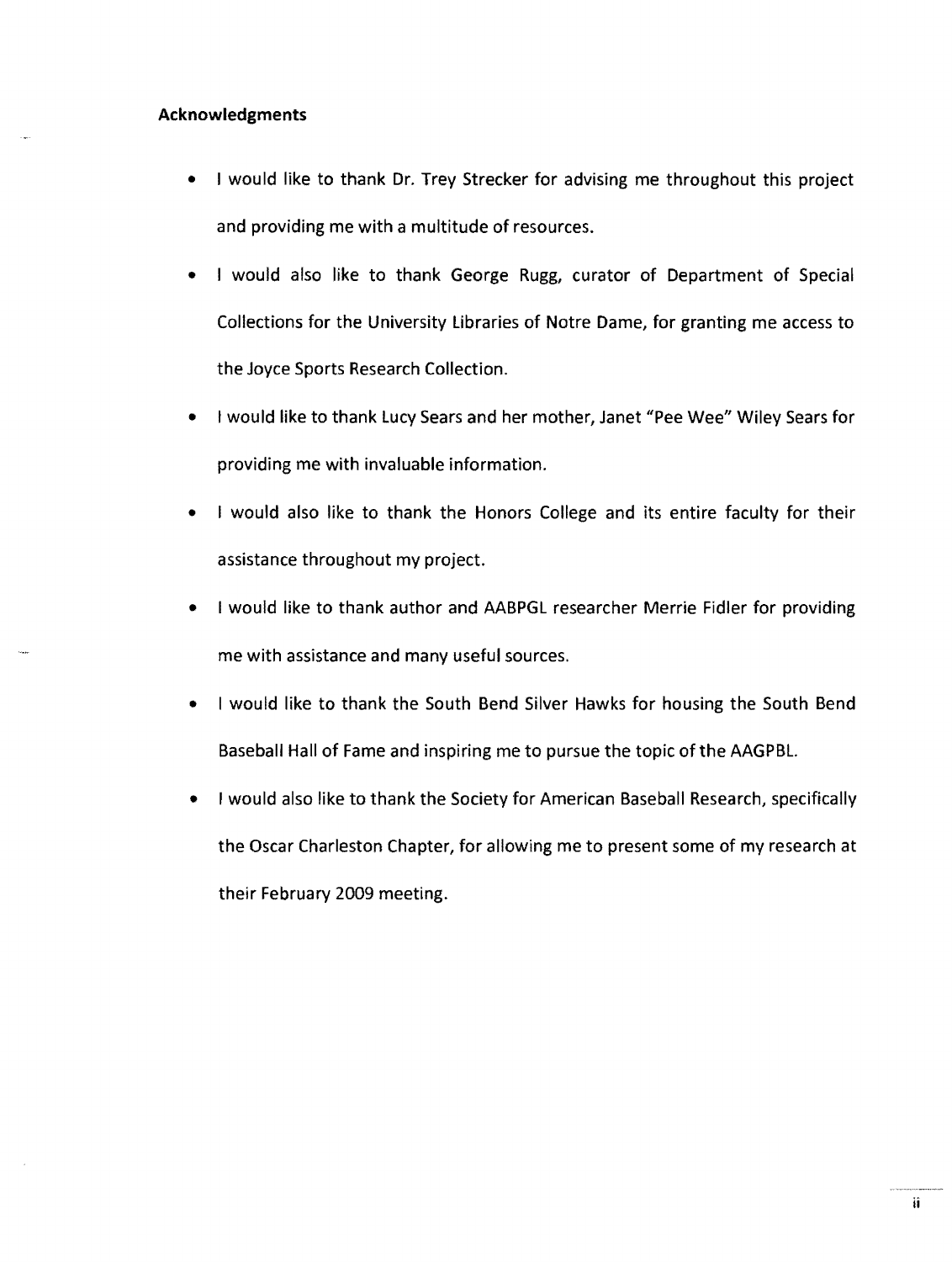# The Evolution and Marketing of Women in Baseball and the All American Girls Professional Baseball League

Baseball has always been known as America's game. It's a chance for the boys to go outside, showcase their skills, and turn into men. At least that's what most people think. In actuality, baseball has been shaped and influenced by women more than the average American could imagine. The success of these female athletes has been dependant, in large part, on the way that the public perceived the sports and the athletes. From the beginnings of baseball to World War II, all the way up to today, girls and women have had many opportunities to embrace the sport and leave their mark. They have done just that.

#### A History of Women's Baseball Before the AAGPBL

Women's baseball started long before the All American Girls Professional Baseball League (AAGPBL), some even believe that women have played the game since the beginning of baseball (Gregorich vir). Women were playing rounders, the earliest form of baseball, in England as early as 1803 (Ring 33).

The first documented women's baseball clubs in history were formed at Vassar College. The Laurels and the Abenakis teams were formed in the spring of 1866, just a year after the college was founded. Anne Glidden, a Vassar student, wrote a letter to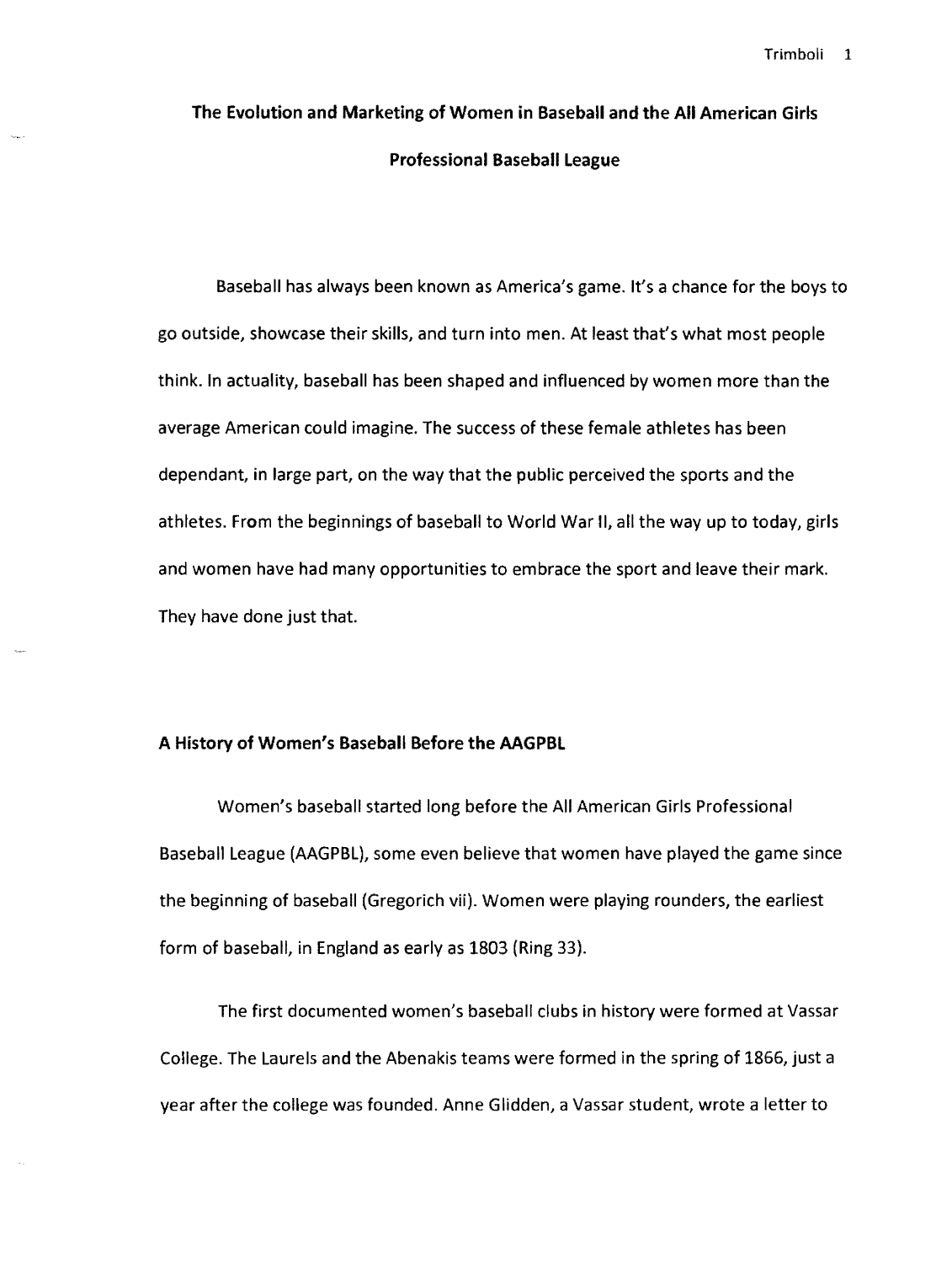her brother telling him about the teams. "They have a floral society, boat clubs, and base-ball clubs. I belong to one of the latter, and enjoy it hugely I can assure you," she wrote (Shattuck). Although baseball was not sanctioned by the college, its popularity grew and the Resolutes were soon formed on campus, complete with uniforms (Gregorich 3). The Resolutes were a more sophisticated and serious women's baseball team at Vassar. Their schedule was expanded in 1869 to include men's town, semi-pro and minor league teams (VII). The college added the baseball throw to its annual "Field Days" competition in the early twentieth century (Ring 35). By the 1890s, women's colleges were facing off on the baseball diamond nearly every weekend (Gregorich 4).

Women's baseball spread to teams in the Midwest, too. Saint Mary's College, a women's college located in Notre Dame, Indiana, began to field women's baseball teams in 1905. A 1915 article in the student newspaper Chimes stated that "baseball is the latest and most popular form of athletics at St. Mary's." By 1919, local residents were attending games. One October afternoon boasted a women's baseball game where some say the cheering rivaled the football game taking place at Notre Dame at the same time (Zook).

Once baseball became common among women's colleges, it didn't take long for girls to begin to play for pay. Although not much is known about the circumstances, the first recorded "professional" women's baseball game was held in Springfield, Illinois, in 1875. The Blondes defeated the Brunettes by a score of 42-38 in six innings (Gregorich 4). The women were considered professionals solely because they were paid for their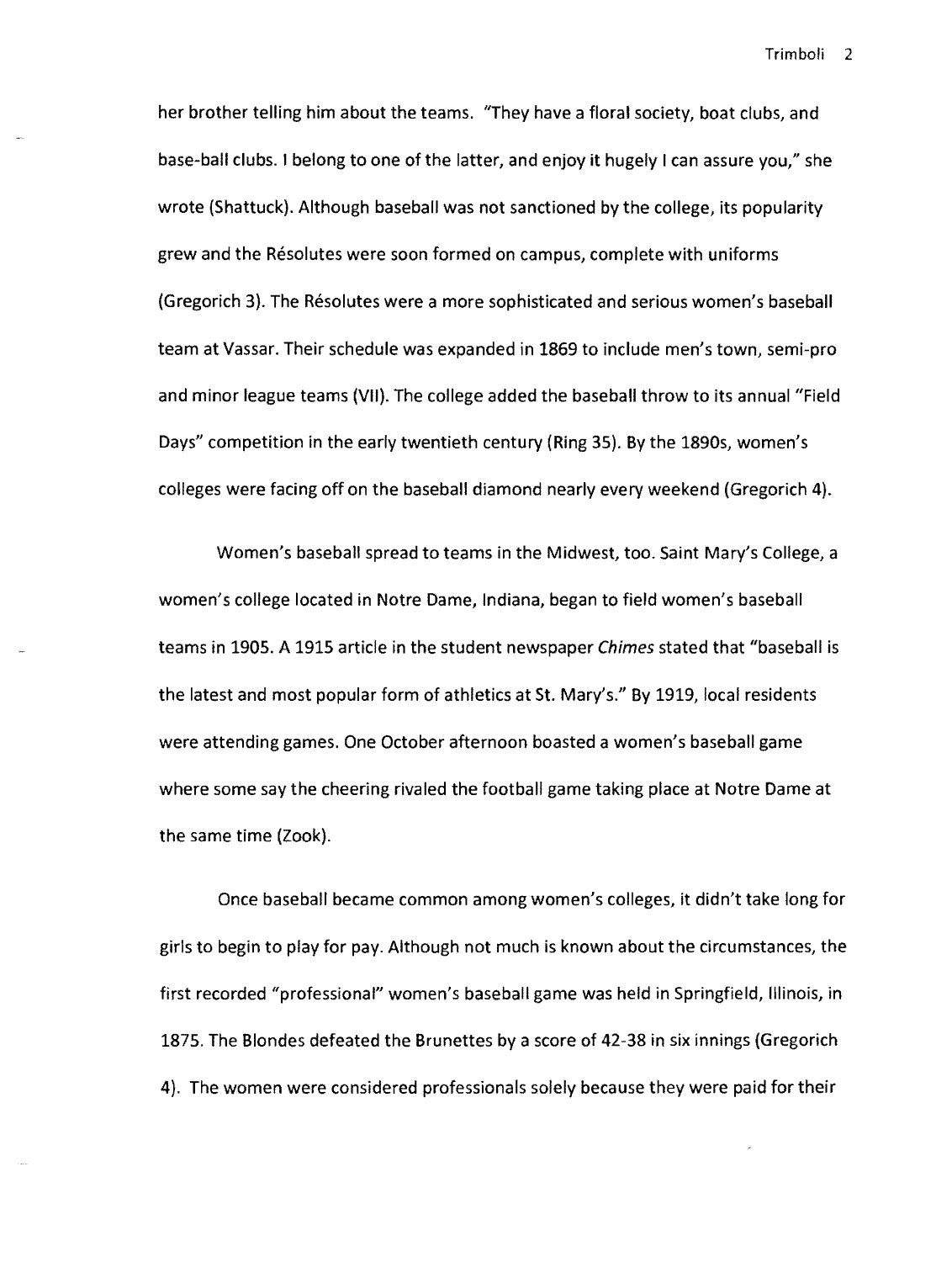efforts. Their baseball skills were nearly non-existent, and many baseball fans feared that they threatened the purity of the game, as well as their personal moral standing (Ardell 104). The Blondes and the Brunettes took to the field once again on September 22, 1883, at the Manhattan Athletic Club Grounds. More than 1,500 fans attended each of the two games that the girls played in three days for a mere 25 cent admission (102). The Brunettes were much more skilled than the Blondes, resulting in frequent shutout games. The teams took to the road, travelling through Boston, Philadelphia and other large cities before funding ran out in Chicago (103).

Soon after the first professional baseball teams for women were created, women's baseball began to cross the color line. A Colored American League for Girls was proposed to start in Springfield, Ohio in 1908, with other Ohio and Indiana cities on board the project (Sullivan 42). A team was started in Louisville, but many players were unskilled at the game and much of practice was spent teaching them about baseball (43).

Women were also playing on the same team as men. Margaret Gisolo was the star player of her Blanford, Indiana American Legion team. She took the team to the state championship in 1928 (Sullivan 133). Their victory was appealed because of Gisolo, but the decision was made to award them the victory. Before the next season started a rule was added banning women from all American Legion teams (134).

The 1890s saw the creation of Bloomer Girls teams and an abundance of women playing hardball (Gregorich 4). Deriving their name from the bloomers that the ladies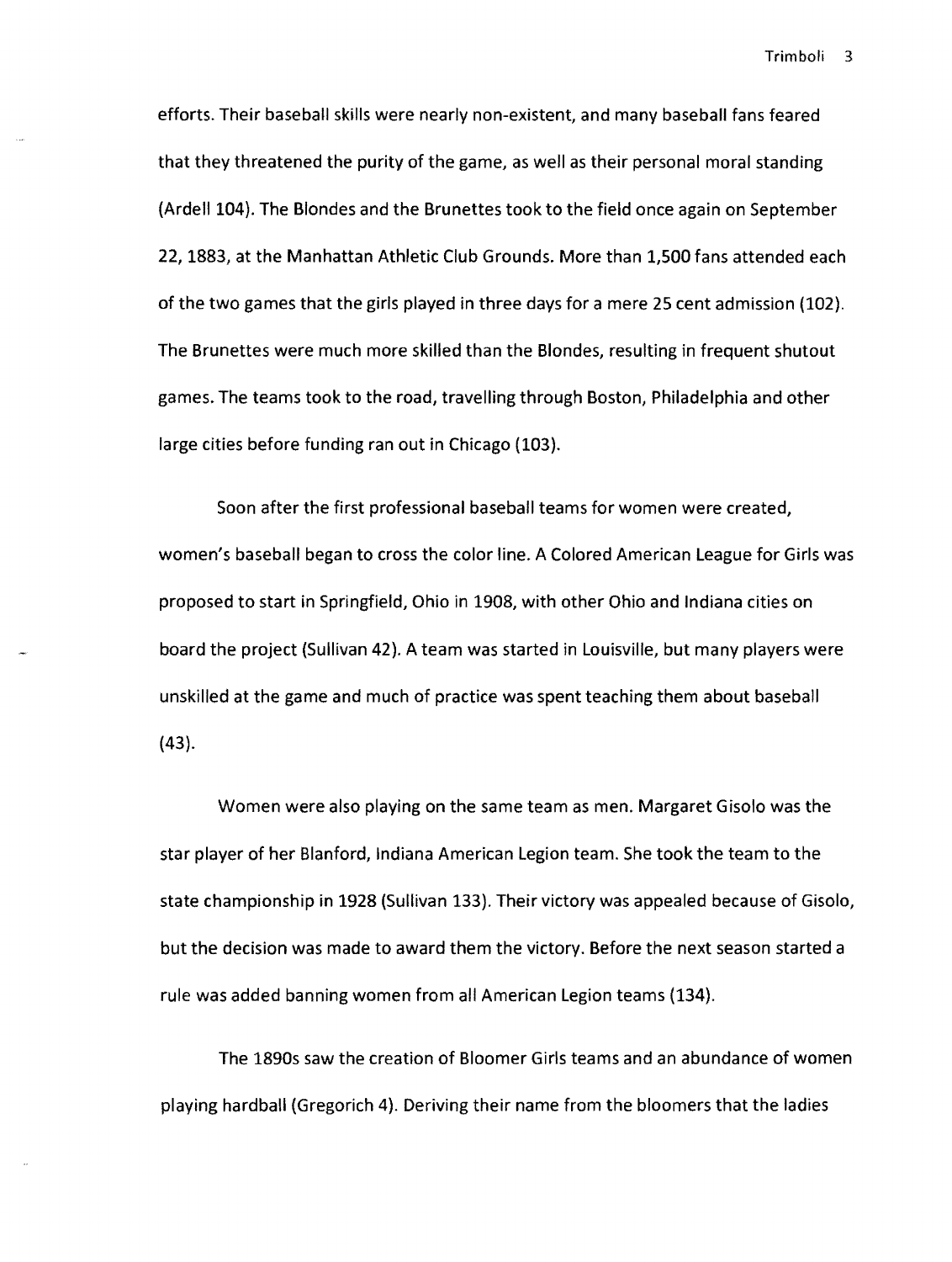would wear while on the field, teams such as the Chicago All-Star Athletic Girls, American Athletic Girls and All-Star Rangers began to pop up more frequently following World War I (VII). There was no league for these teams, but these girls challenged everyone from each other to town, semi-professional and minor league men's teams ("Science").

The Philadelphia Bobbies began an impressive barnstorming tour of the Northwest beginning on September 23, 1925 (Ardell 106). After completing their tour on American soil, the girls, their coaches, and their chaperones boarded a plane and touched down in Japan on October 19,1925. They were able to play men's teams consisting of students, writers and actors while travelling to Tokyo, Osaka, Kyota and Kobe before funding ran out and the team was forced to return home (107).

Bloomer Girls teams soon lost their luster and gave way to softball in the mid 1930s (Gregorich 41). The final Bloomer Girls game was played in 1934 (Science). Many thought that this would be the end of women in baseball, but it was only just the beginning.

#### World War II and the All American Girls Softball league

Professional baseball was affected by World War II as much as any other profession. The minor leagues were almost completely wiped out due to the draft, and nearly half of baseball's big leaguers were leaving to fight for their country as well. Club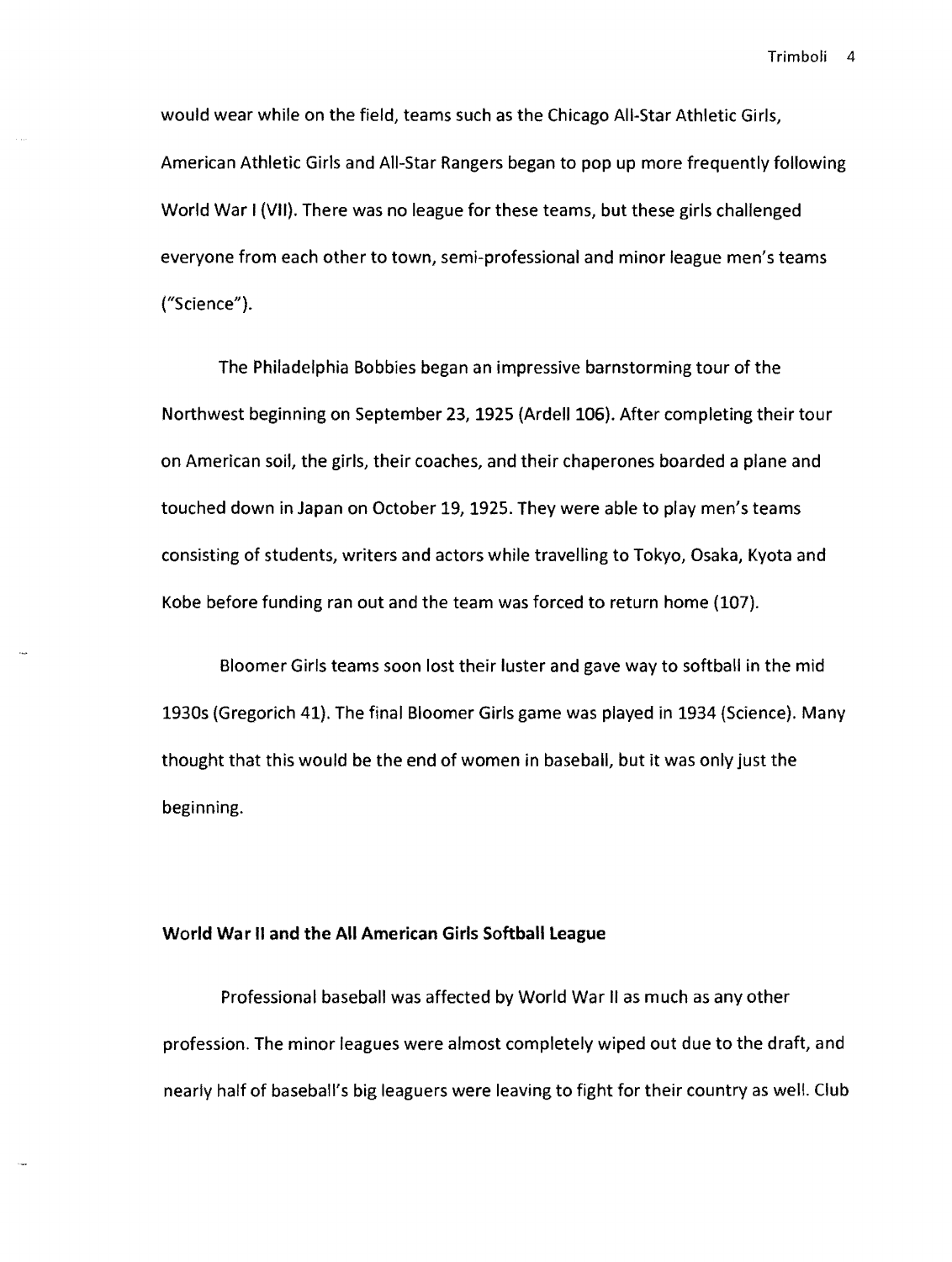owners were warned by Major league Baseball in the fall of 1942 that the 1943 season was in jeopardy of being cancelled due to loss of personnel (Johnson xix). Fearful of the disappearance of baseball, President Franklin D. Roosevelt sent a letter to Judge Kenesaw Mountain landis, the commissioner of baseball, to voice his support and the country's need for baseball during the war. His letter stated:

> I honestly feel that it would be best for the country to keep baseball going. There will be fewer people unemployed and everybody will work longer hours and harder than ever before. And that means they ought to have a chance for recreation and for taking their minds off work .... Even if the actual quality of the teams is lowered by the greater use of older players, this will not dampen the popularity of the sport. (Macy 6)

The minor leagues were hit the hardest, and by the 1943 season over 3,000 minor league players had either joined the service or taken other war-related jobs. Only 9 of the 26 minor leagues had teams with enough men to playa game (Macy 5).

Phillip K. Wrigley, chewing gum magnate and owner of the Chicago Cubs, was known as an enthusiastic patriot and was one of the first businessmen to support the war. He donated his aluminum for gum wrappers to be used in production before war was even declared. Just days after the declaration of war he dismantled his Times Square sign and donated the materials to the war effort while cutting down on electricity usage (Browne 9-10). Wrigley also sponsored radio broadcasts encouraging all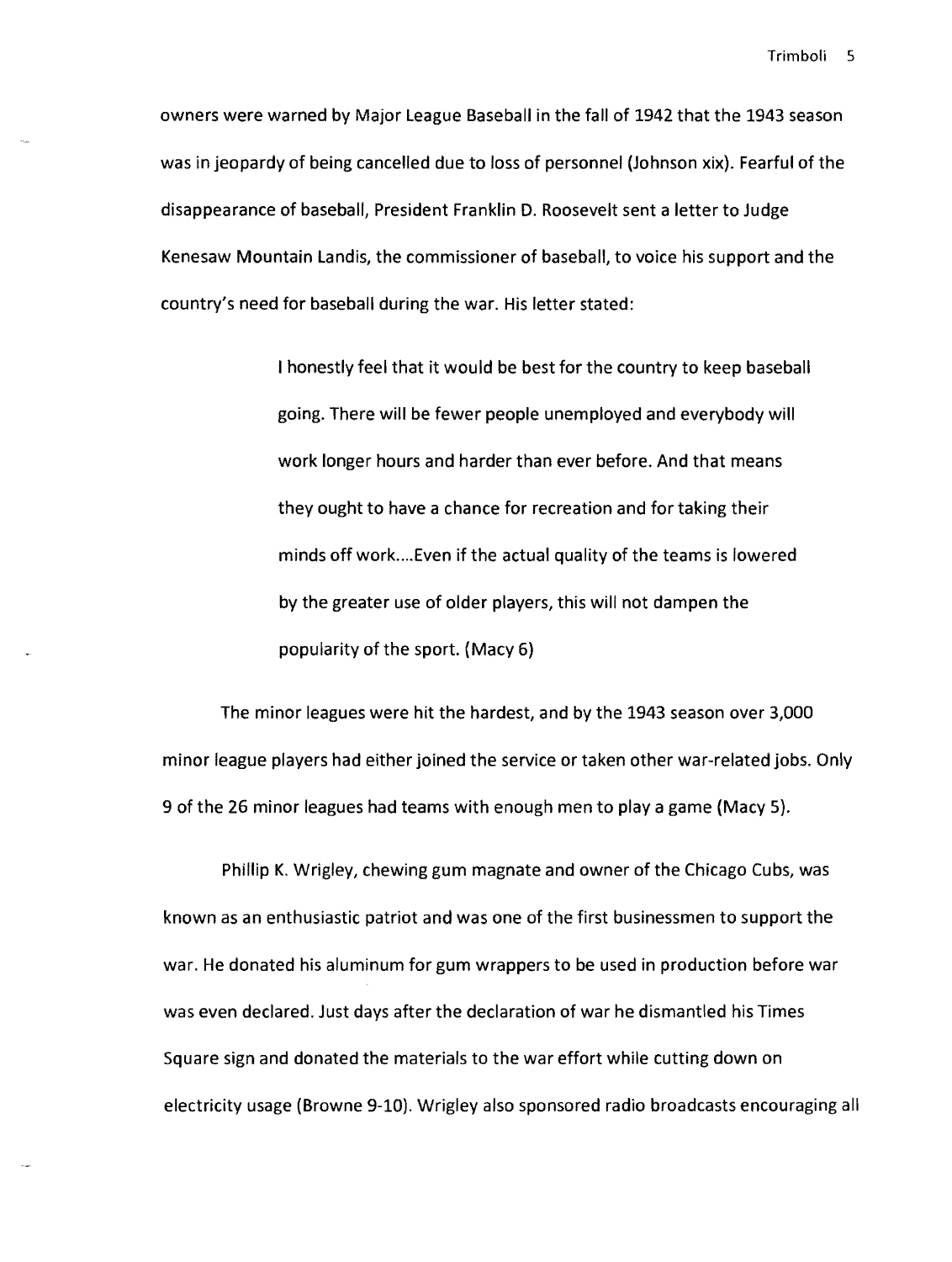citizens to do what they could to help the armed forces and war efforts (10). The first lights for Wrigley Field were actually ordered on December 1, 1941 and were being prepped for installation on December 7. As soon as Wrigley got word of the attack on Pearl Harbor, he promised the lights would be donated to the war effort. The government received all of the lighting materials on December 8 (48).

Wrigley was also a long-time supporter of bringing women to the ball field. From the day he inherited the club, every Friday was "Ladies' Day" at Wrigley Field. Wrigley felt that women at the stadium would help to civilize the men there, making the entire event more enjoyable for everyone. This event became so popular that one Friday afternoon game in 1930 drew over 30,000 women to the 38,OOO-seat stadium (Brown 19).

Wrigley remained determined to find a way to entertain baseball fans while his players were off at war (Gregorich 84). He put Ken Sells, Cubs assistant general manager at the time, on the job. Sells was assigned to lead a task force to organize a women's league (Ardell 114). "I really don't see why people think I acted strangely." said Wrigley. "lf the orthodox doesn't work, why shouldn't we try the unorthodox?" (Browne 8). Wrigley used the popularity of softball leagues in the Midwest to model his new league.

George W. Hancock created softball on Thanksgiving Day in 1887 at Chicago's Farragut Boat Club (Browne 14). Originally played by men, women soon joined in, and the popularity of softball grew throughout the Midwest and Canada (15). Baseball was gaining popularity as well by the 1920s and into the 1930s, but by the end of the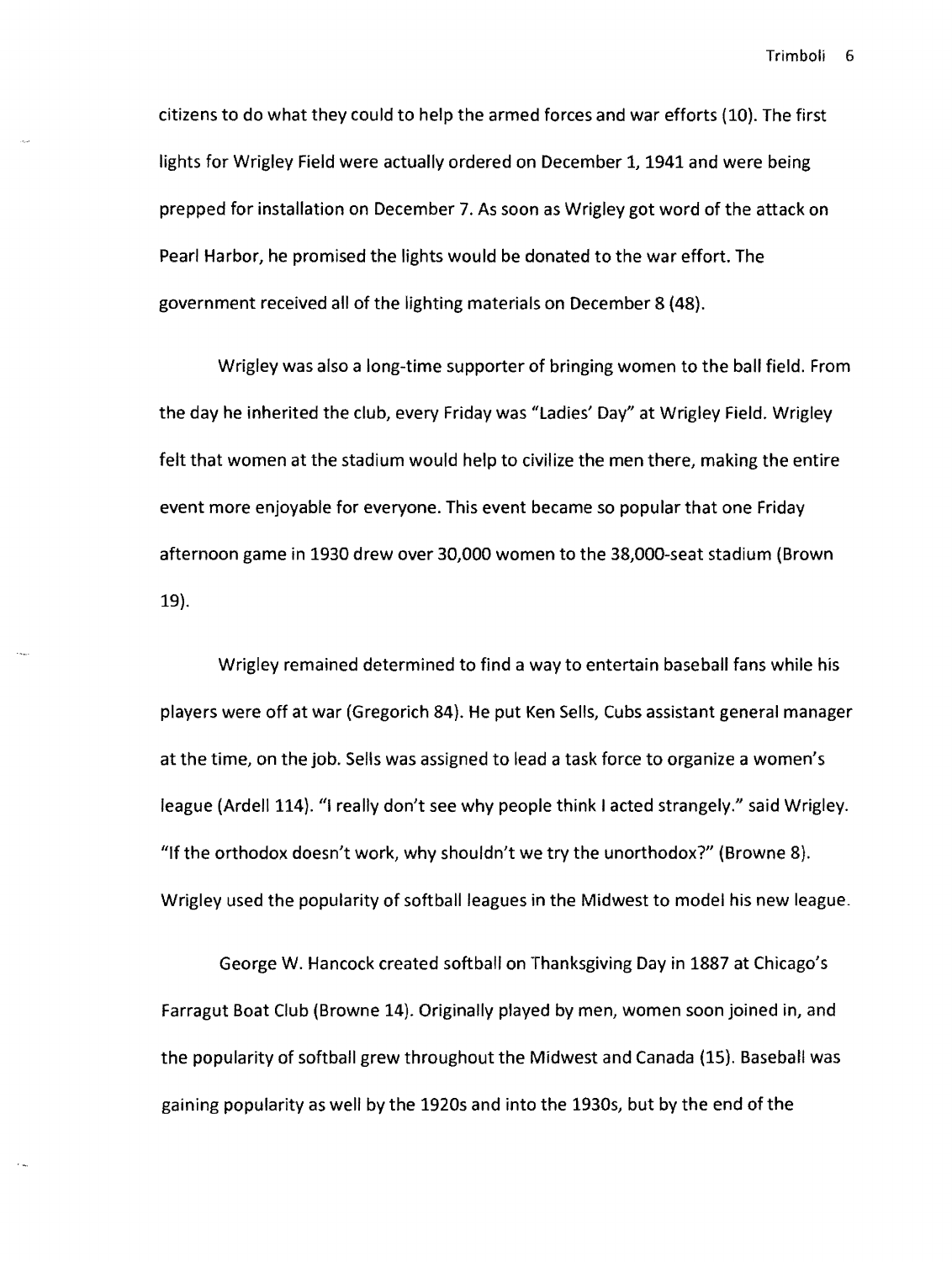Thirties, softball crowds were growing larger than baseball crowds in many cities (18). It was reported in 1942 that over 12 million Americans played softball (Macy 7) One fourteam softball league in the Chicago area drew over 250,000 fans in 1942 (Brown 19). Time magazine reported in 1943 that there were over 40,000 women's semiprofessional softball teams in the United States (Macy 7). Rudy Sanders, owner of the Chicago softball league, paid his players \$25 a week, owned the teams and all of their equipment, took gate receipts for profit, and paid an advertising firm a flat fee per year (20).

Aware of the negative images of earlier women's baseball and softball teams, Wrigley began the All American Girls Softball league (115). Four Midwestern cities were chosen: Racine and Kenosha, Wisconsin; Rockford, Illinois, and South Bend, Indiana (Belles Comets, Peaches and Blue Sox, respectively). Each of these were mid-sized war production cities, located close to Chicago, and each had a popular history of softball (Fidler, Origins 36). The chosen cities were home to factories of large, aviation manufacturers and heavy equipment suppliers who employed thousands of workers (Browne 22). Selection of the cities was key, something that Wrigley considered very carefully. Keeping in mind the requests of President Roosevelt in his "Green light" letter to Landis, Wrigley attempted to create his new league in the most patriotic sense. "This way, we'll be doing a sincere, patriotic job, not merely selecting the eight biggest cities where we know we can make money." (23).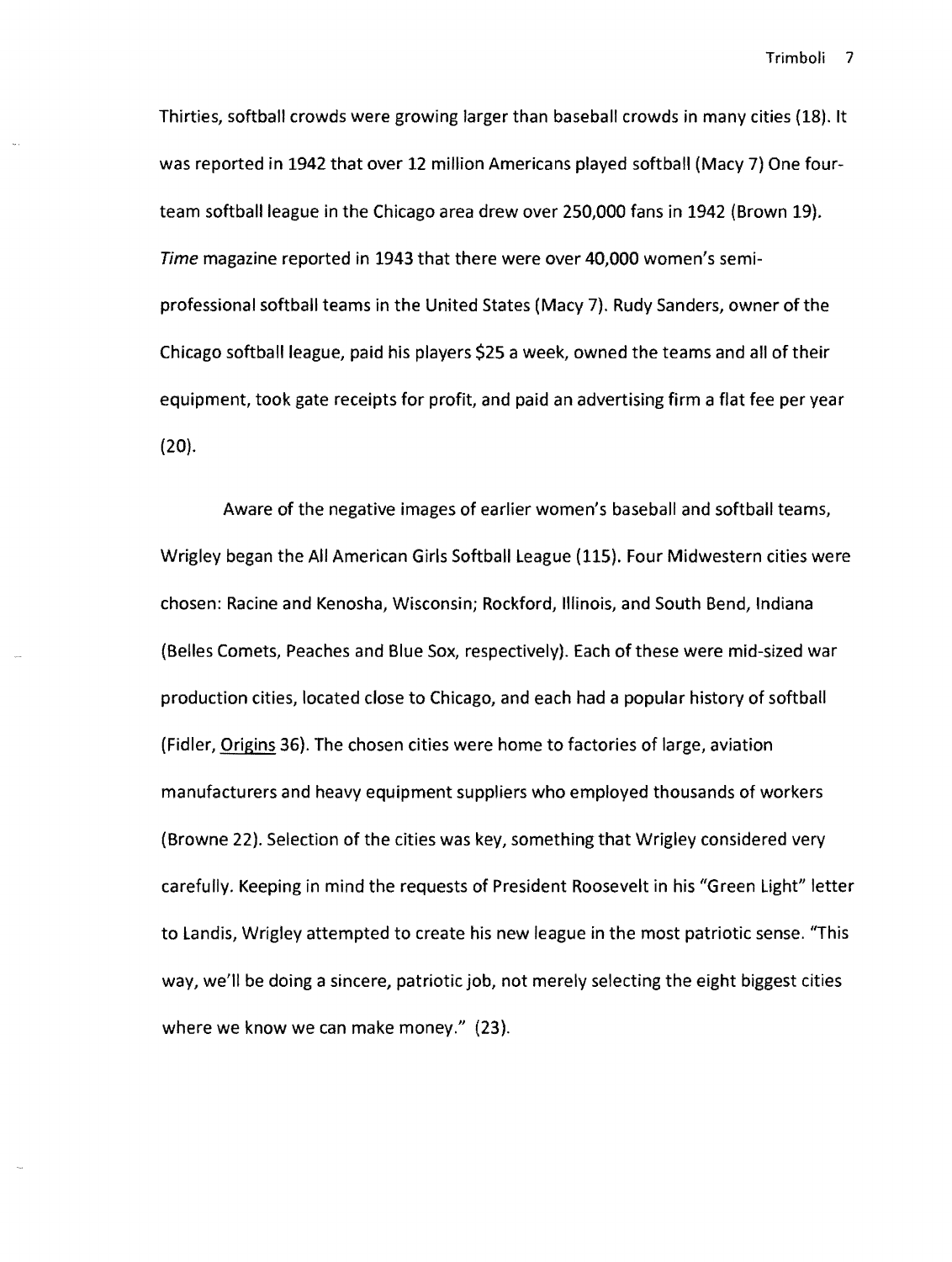Wrigley and his chief advertising agent Arthur E. Meyerhoff approached the leaders of each city with the proposition of buying a franchise for \$22,500. They claimed the investment would show patriotism and provide wholesome family entertainment during wartime, and each city agreed (Johnson xix). Wrigley preferred that there be multiple backers in each city in an attempt to avoid any sort of monopoly over a team and ensure that each backer only be required to pay a modest sum (Brown 23). He created a non-profit corporation and matched each city's contribution. Wrigley's plan was for the league to own the teams while the cities were responsible for getting fans to the stadiums (Johnson xx). Wrigley's original intent of the league was not to make money; it was started as non-profit, and any money made was used to fund local projects in each of the league cities (Browne 24).

During the war, Wrigley felt that trustees would be more effective than individual team owners who often became interested only in personal profit (Fidler, Origins 34). "[Using trustees was] the only way to start during the war for the support of both the government and public psychology" (35). Wrigley sought out influential men that he felt shared his vision for the AAGSBL, enlisting Branch Rickey, general manager for the Brooklyn Dodgers, and Paul V. Harper, attorney for the Chicago Cubs, to assist him (42). Rickey held no active position in the league, but just his endorsement carried weight because of his other innovations of and contributions to the baseball world (Browne 21.) A board of directors was formed with members from each of the four cities and the All American Girls Professional Softball League began (Johnson xx).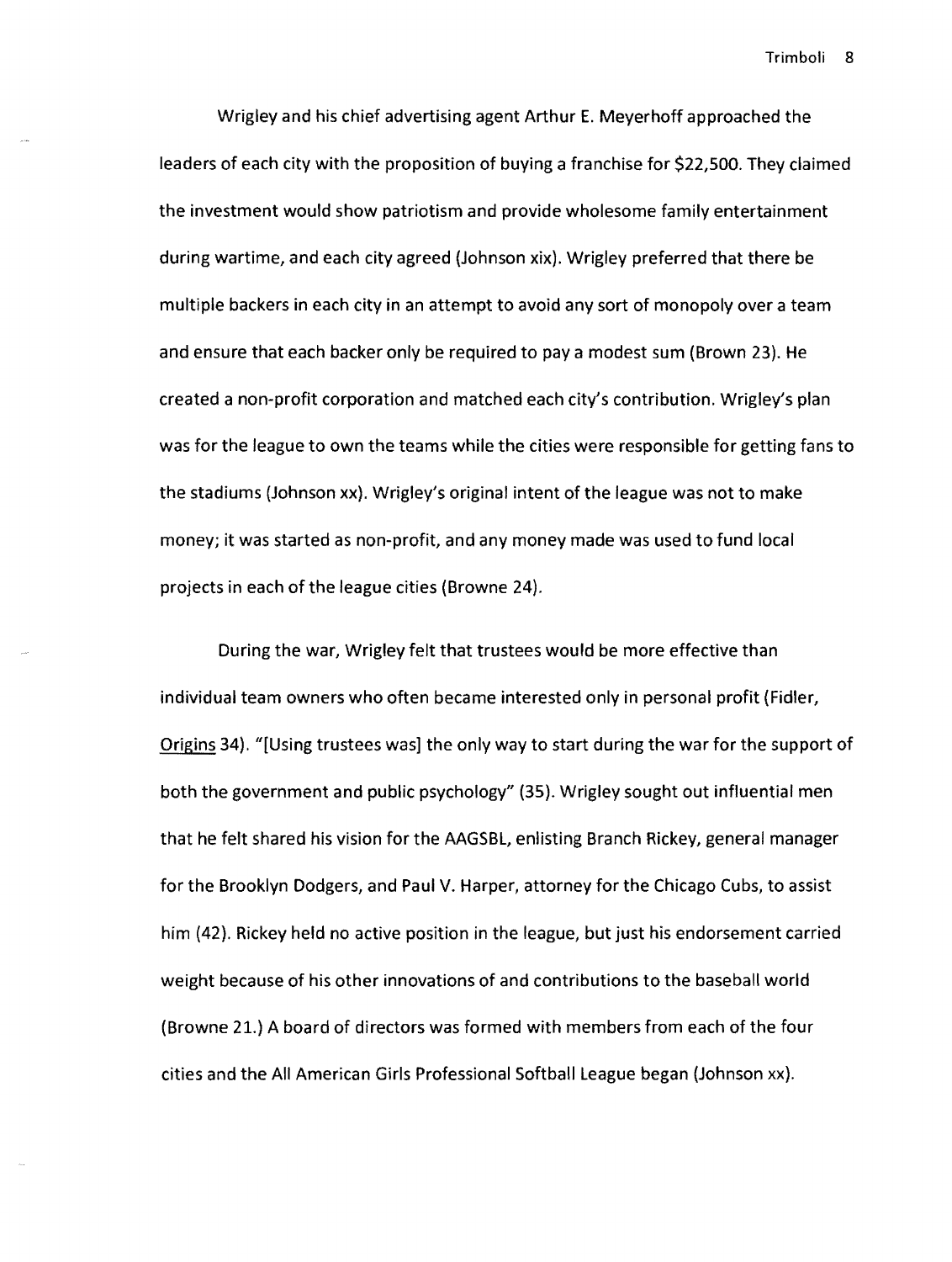#### **Let the Games Begin!**

Phillip K. Wrigley started the All American Girls Softball league in 1943 with \$250,000 dollars, and a significant portion of this capital was set aside for advertising and publicity (Fidler, Development 76). Wrigley took care of everything for the league cities. He found men to scout the girls and hold tryouts. Throughout the years of the league, girls ranged in age from 15 to 20 years old (Brown 5). In addition to scouts, Wrigley found coaches, umpires, and chaperones (Johnson xx). He enlisted his wife along with poster artist Otis Shepherd and Chicago women's softball player Ann Harnett to design the uniforms (Fidler, Development 85). Although many of the girls complained about the fit and style of the uniform, the league maintained that they designed them that way for a reason. "We do not want our uniforms to stress sex," said league secretary Marie Keenan, "but they should be feminine, with emphasis on the clean American sports girl" (Browne 40).

Players were the property of the league, not the teams and signed a one-year contract with the league instead of a specific club (Brown 23). Only the most skilled and most feminine players were considered for roster spots (Johnson xx). This was highlighted in many of the league's original documents.

> Every effort was made to select girls of ability, real or potential, and to develop that ability to its fullest power. But no less emphasis is placed on femininity, for the reason that is it more dramatic to see a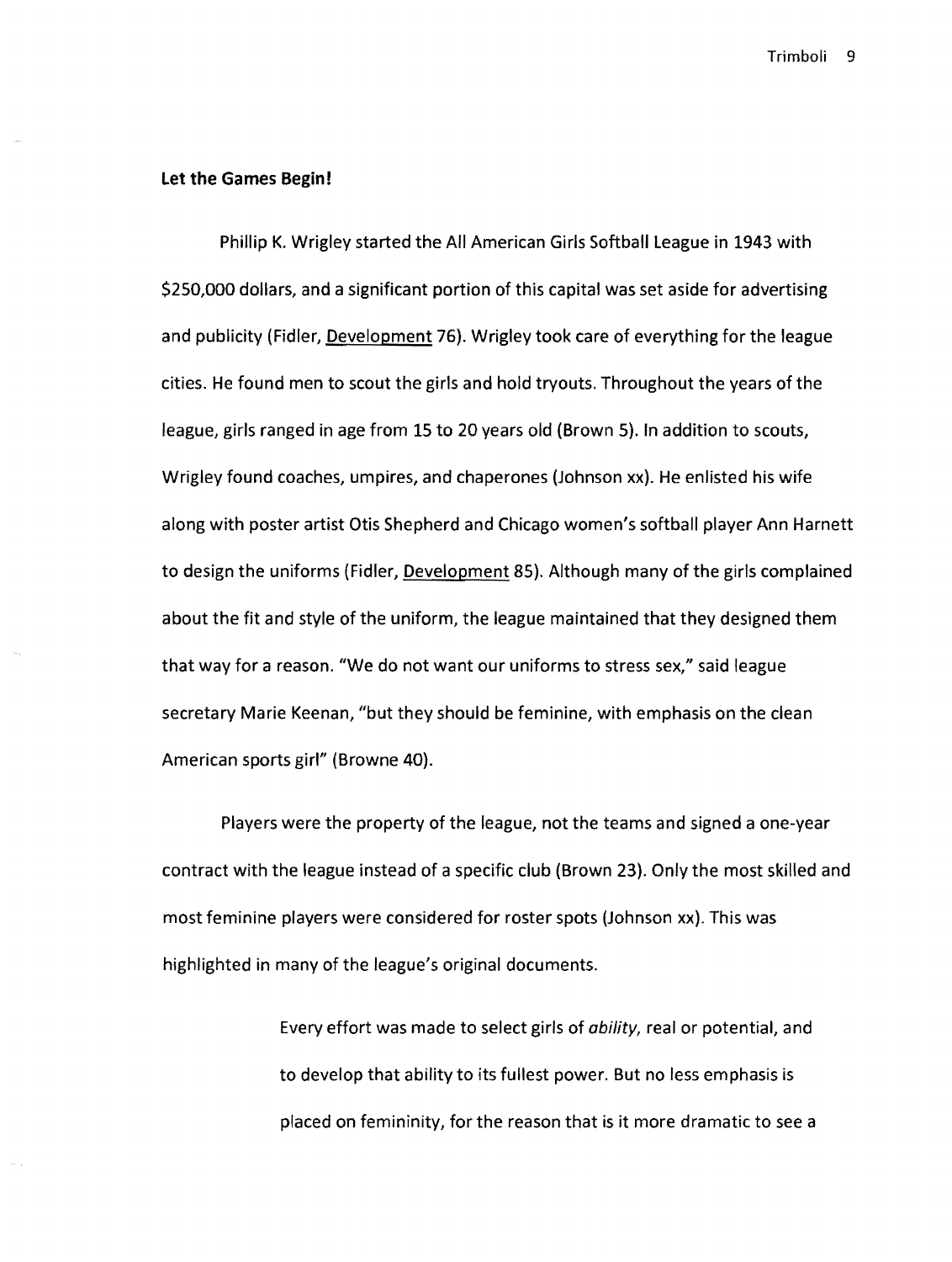feminine-type girl throw, run and bat than to see a man or boy or a masculine-type girl do the same things. *The more feminine the appearance of the performer, the more dramatic her performance."*  (emphasis in the original) (xx).

Publicity for the league soon started and efforts were focused on Chicago and the areas surrounding the league cities (Fidler, Development 77). Wrigley understood the value of national popularity as well, so no publicity opportunity was turned down (78). According to Merrie Fidler, Wrigley and league publicists regarded feature stories in national media as an appropriate way to attract not only new fans, but potential players to the league as well (78). Once the league was established and the teams were chosen, publicity took center stage, and certain aspects of the league were chosen to be emphasized to the public. These included recreation for war workers, community welfare, and family entertainment.

By the end of the 1944 season the league officially became the All American Girls Professional Baseball league, and Wrigley sold his share of the league, including all rights, to Meyerhoff (Fidler, Origins 51). Wrigley never saw the girls play baseball. He said that he might be disappointed because he couldn't help but compare the girls to men (Browne 45). Meyerhoff introduced the Management Corporation, and this system became the new way to administer all league affairs (Fidler, Origins 51).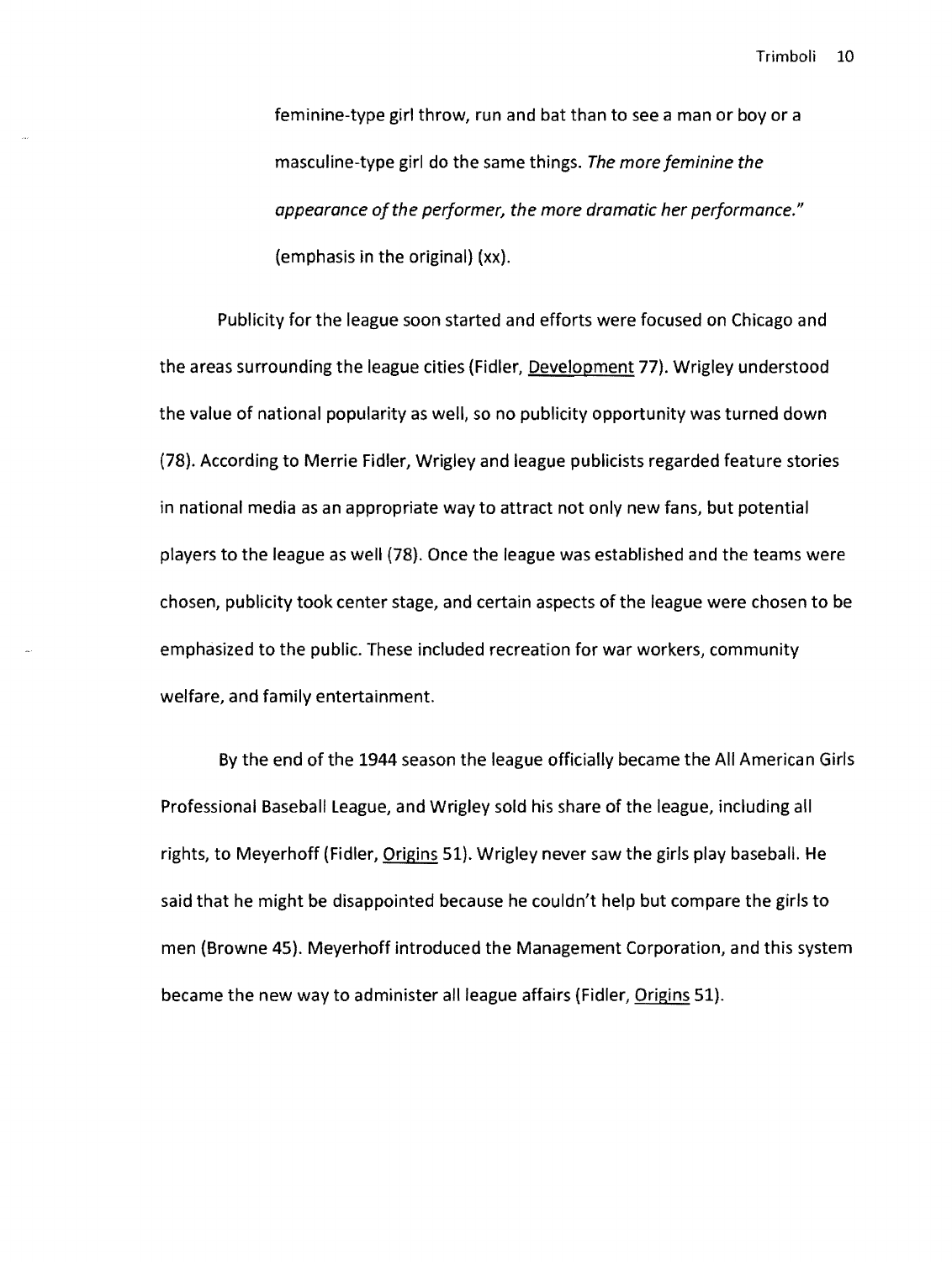#### **The AAGPBL in the Public Eye**

In the midst of World War II, it only seemed natural that one of the core publicity themes was the recreation for war workers. President Roosevelt stressed using baseball to keep morale up on the home front in his "Green light" letter. Each of the cities in the league was chosen because of its industrial plants, and many of these corporations provided funding to bring the franchise to the area (Fidler, Development 80). Nights were used throughout the season to encourage the attendance of workers from the industrial plants and their families (80). Some games were held at 11 p.m. to cater to second-shift workers; others were advertised as free to industrial workers and service personnel. Exhibition games were often held near military bases and veterans hospitals (81). The league was not shy about using local media to disperse their idea of patriotism to fans, as seen in this excerpt from the Kenosha Evening News of June 1, 1943:

> Come out and have the time of your life! See what a fast, exciting game these professional champions play. They're the top players of the country, keenly competing - upholding the best traditions of big league play - boosting morale and providing the finest recreation on our home front! Forget your cares and worries! -You'll go back to the job feeling better than ever.

The league's effort to serve the country was showcased most effectively in two games held at Wrigley Field in 1943. An All-Star game held on July 1 as part of a Women's Army Air Corps recruiting rally attracted over 7,000 fans and featured an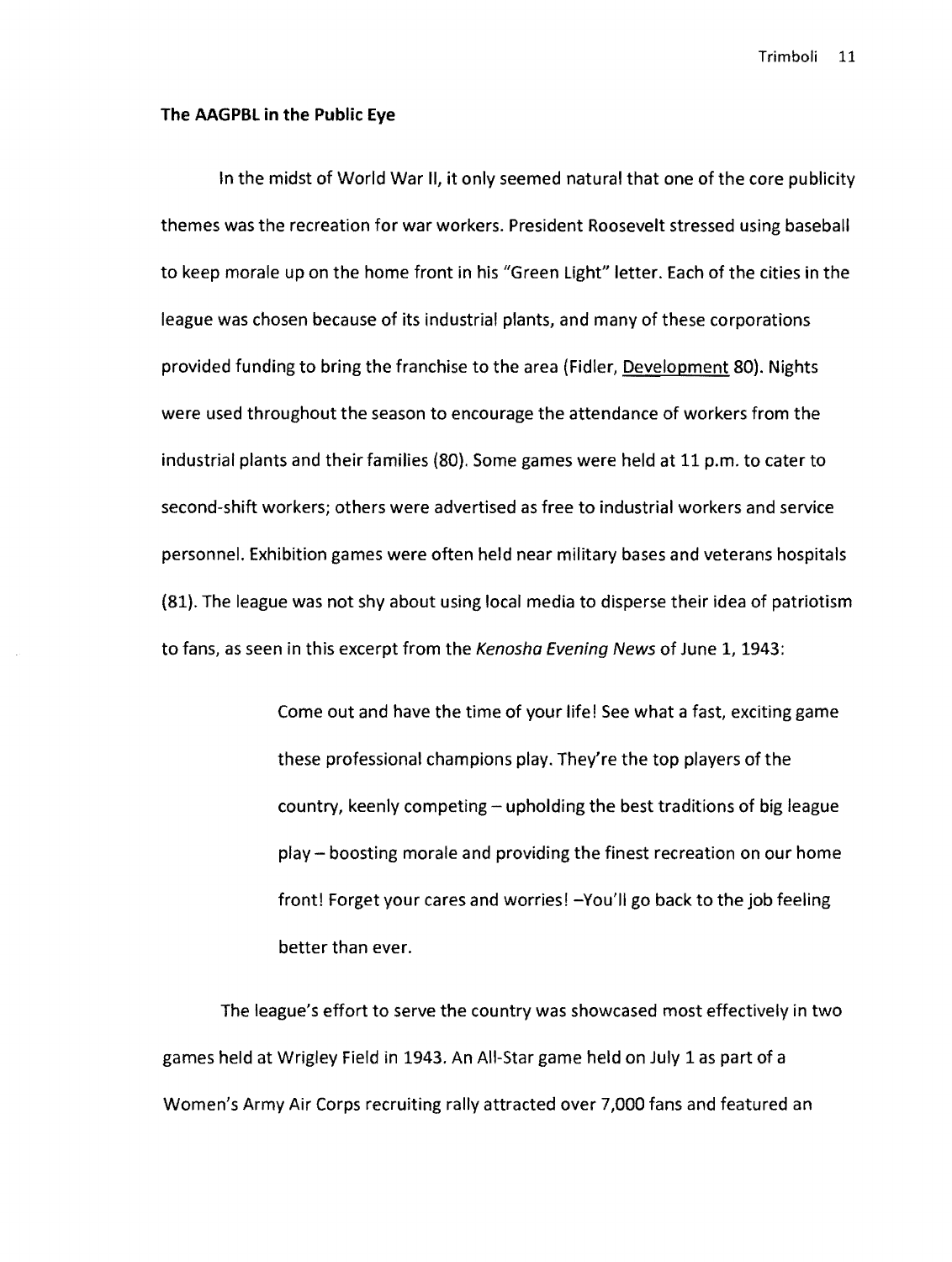exhibition softball game between two Women's Army Air Corps teams (Fidler, Development 81). lights were brought in to illuminate the field, since the games went into the night. Another similar exhibition was held as a "thank you" game for Red Cross members and donors on July 18, 1944. This doubleheader started at 7:30 p.m. and attracted somewhere between 16,000 and 20,000 fans. These were the first games ever played under lights at Wrigley Field, a fact that the Cubs organization currently disregards in their history (82).

league owners tried to find other ways to reach each team's supporters. The players and the teams were property of the league, which created stability. Despite central ownership, it was important that the teams gave back to the communities where they were located in order to gain fans and support. league management emphasized community welfare throughout the lifetime of the league and in each city. Team sponsors provided money for the teams as well as the community, so it was important that the teams were used to bring fans and publicity to the city through the AAGPBl (Fidler, Development 97). From the beginning of the league, many cities would have a welcoming ceremony for the teams, complete with speeches from the mayor and other local leaders (Browne 99).

The most evident way that teams connected with the community was through the community's youth. Many league cities held "scholarship series" against other league teams. The winning city then had the privilege of choosing a female resident of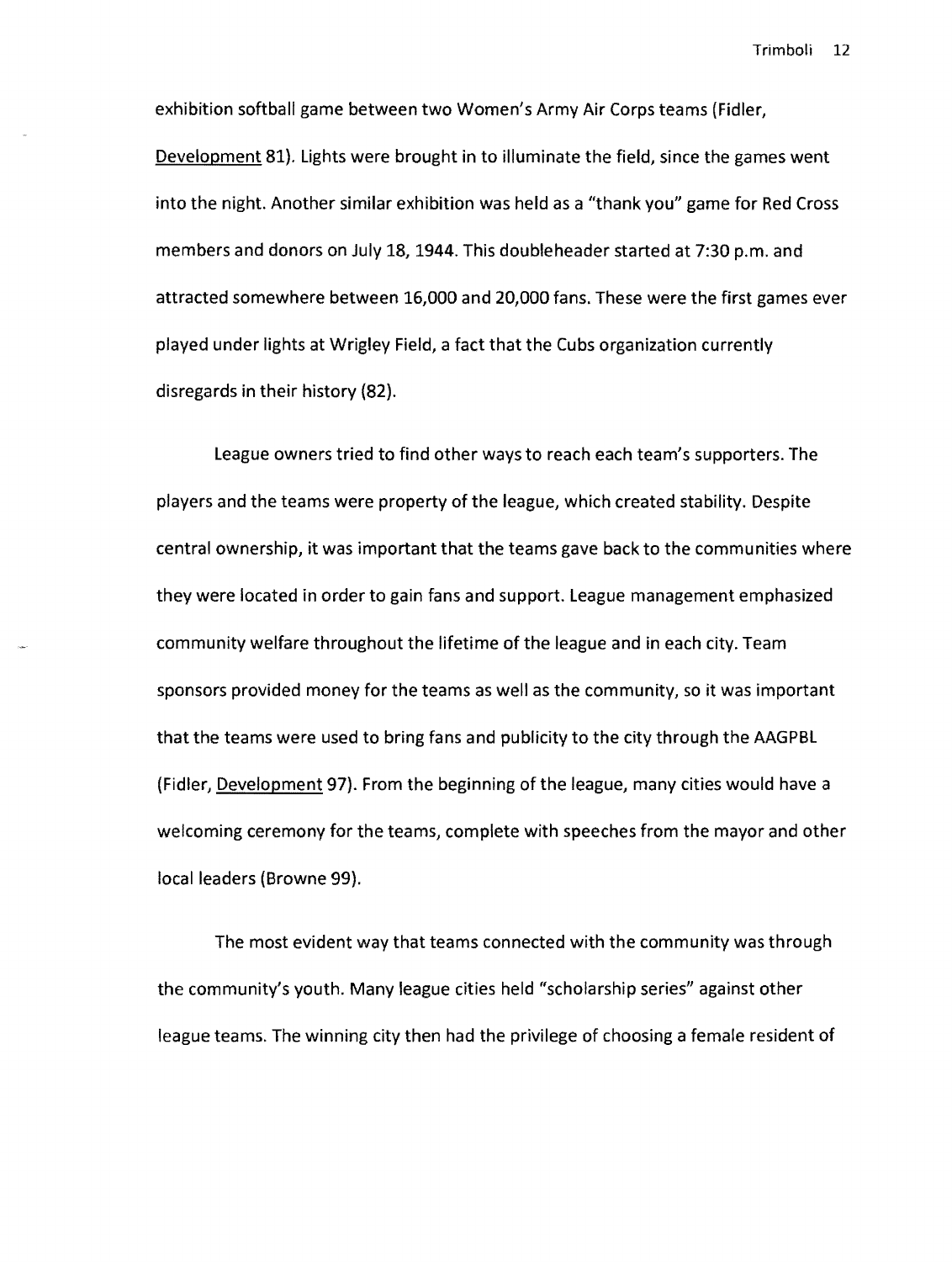the city who planned on attending a four-year state college and pursuing physical education. This recipient received a \$1,000 scholarship funded by the teams (99).

The South Bend Blue Sox started a girls' Bobbie Sox league in 1946. The teams played mostly local games, but there is record of one Bobbie Sox game featuring girls from South Bend versus girls from Fort Wayne. The game was played as a five-inning exhibition prior to a regular South Bend versus Fort Wayne league game in 1952 (99).

The unity brought on by war put a great emphasis on family throughout the United States and the cities where the various league teams were located. Capitalizing on this was key to league popularity throughout the years, and the AAGPBl was actively promoted in this light (Fidler, Development 101). The most well-documented attempt at bolstering family values was done by the Milwaukee Chicks through their symphony concert series. When the Chicks joined the league in 1944, they attempted multiple concerts with the local symphony throughout the season in an attempt to attract new fans (104). Symphony music was soon changed to light opera, then to pop and semiclassics, but the concerts didn't have much of an effect on attendance and the partnership was dropped at the end of the season (104-105).

#### Femininity and the All-American Girl

Community support and recognition were huge focuses of the AAGPBl, but there was one facet of marketing that the league put the most emphasis on. The most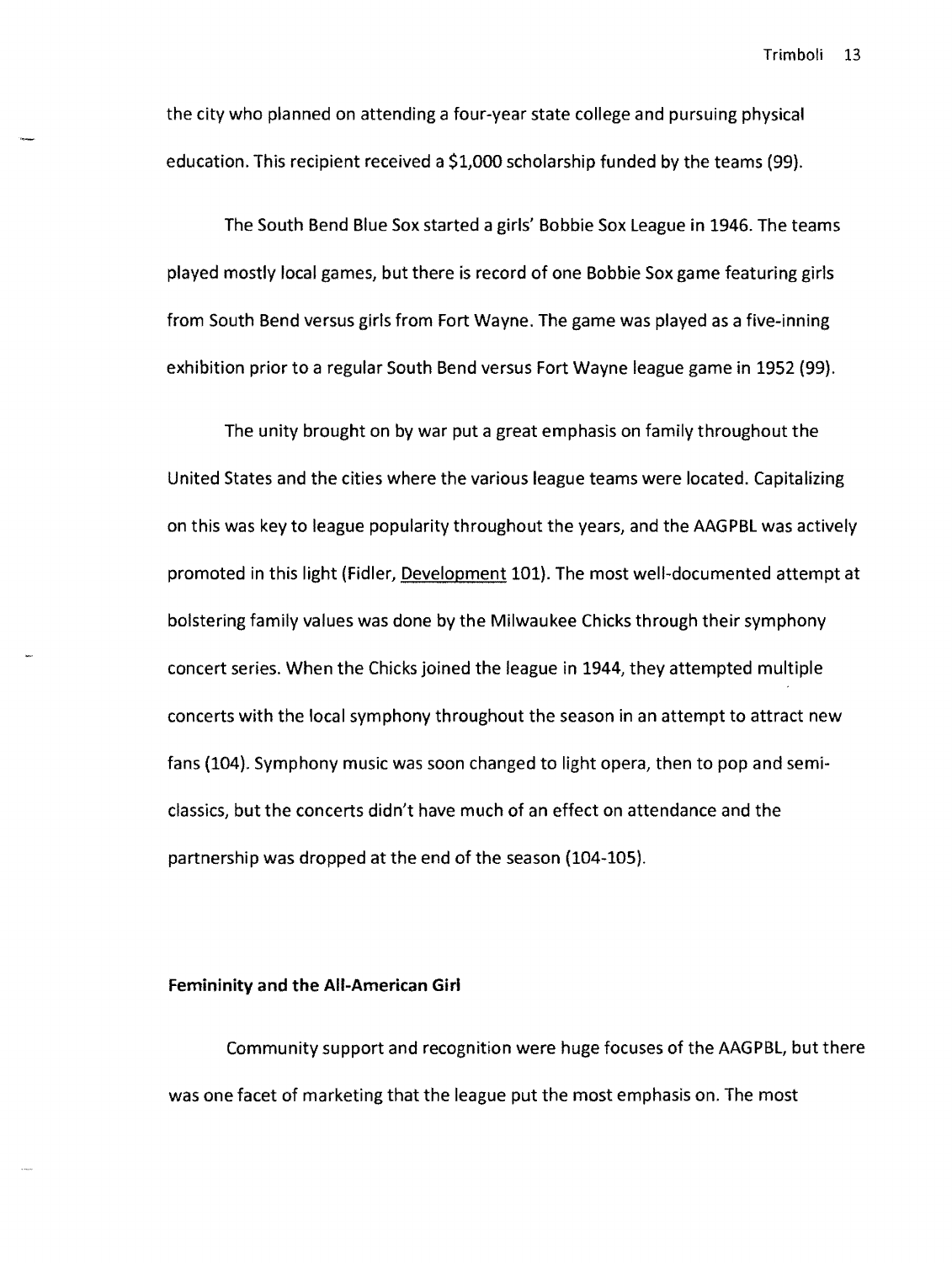prominent and widely used theme throughout the years of the AAGPBL was the idea of femininity. Players were chosen based on their ball-playing skills, but once they made the team, their image was property of the league. Although they were playing baseball, girls were required to wear their hair long, wear makeup on the field, and don the short skirts and tight-fitting tops that were the league uniform ("Women Who Played").

Once a girl was chosen for a team, she was given a copy of the Guide for All American Girls. This included rules on dress, appearance, activities, relationships and attitude (O'Reilly and Cahn 58). Spring training included Helen Rubenstein's charm school and salon, where players were taught how to eat, walk, dress and act (Fidler Development 89). Each player was also issued a blank loose-leaf notebook called "Notes of a Star to Be" to record their thoughts and experiences. Promoters thought that showing the girls coming from small town farmers to big city ball players would attract enormous amounts of publicity (Browne 43). Charm school was discontinued after a few seasons, but a "beauty kit" distributed to girls was still issued for many years (44). Included in these beauty kits were various creams and lotions, makeup, deodorant, astringent and hair remover ("Reel Life").

Disregarding any of the rules could severely damage a player's reputation in the league and possibly lead to fines or even dismissal. Penalties in their contracts included \$10 for back-chatting umpires and \$50 for appearing "unkempt" in public (Browne 38). Blue Sox player Josephine "Jojo" D'Angelo showed up to spring training in 1944 with a new haircut. "I have a ticket for you to go back to Chicago. We're terminating you," her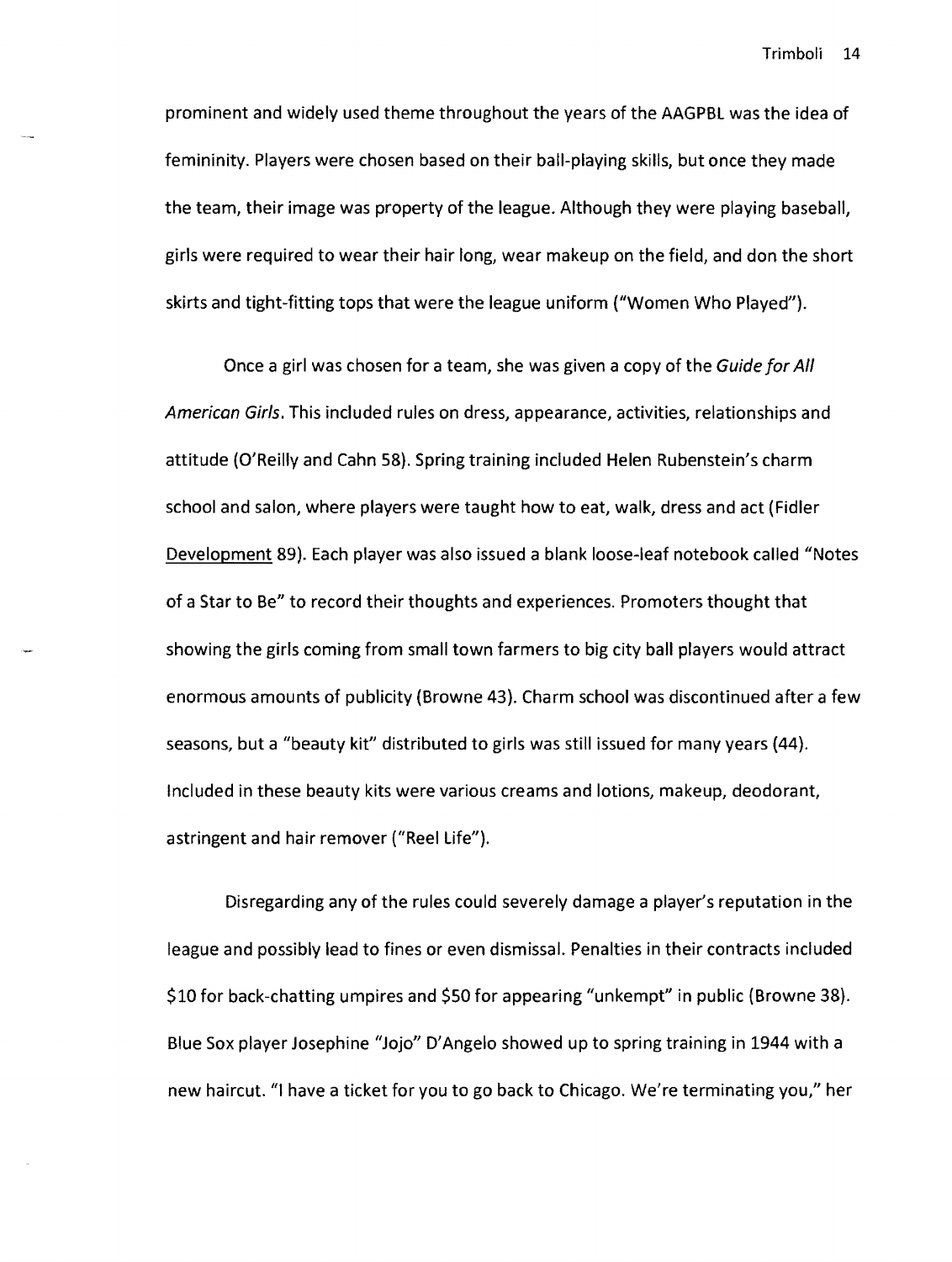manager told her. "Your hair is too short, and those are the rules, and you knew it when you came in" (Ardell 117).

The league hired chaperones to ensure that players were acting appropriately at all times. According to Fiedler, chaperones were hired to serve as a "moral buffer for the league and [reassure] protective parents" (Fidler, Development 88). Outings, as well as relationships outside of the club, had to be cleared by the chaperones. Chaperones spent the entire season with their team, traveling from city to city and attending every event with the team (89).

In order to maintain femininity, homosexuality was frowned upon throughout the league. There was no specific rule against lesbianism, but everyone in the league was aware that it was unwelcome. Players had to be careful to admit lesbianism (Johnson 114). If chaperones or coaches suspected a budding relationship, they would try their hardest to separate the girls whenever possible. Some players were even traded in an effort to break up relationships (115). One manager released two girls after learning that they were lesbians, claiming they would "contaminate" the rest of the team (Browne 61).

Players followed an unwritten rule that discreet relationships would be tolerated as long as the older, more experienced women did not approach the younger rookies. It's hard to say how many women in the AAGPBL were lesbians. Some players estimate that as many as eighty percent of the girls on their team were lesbians, while others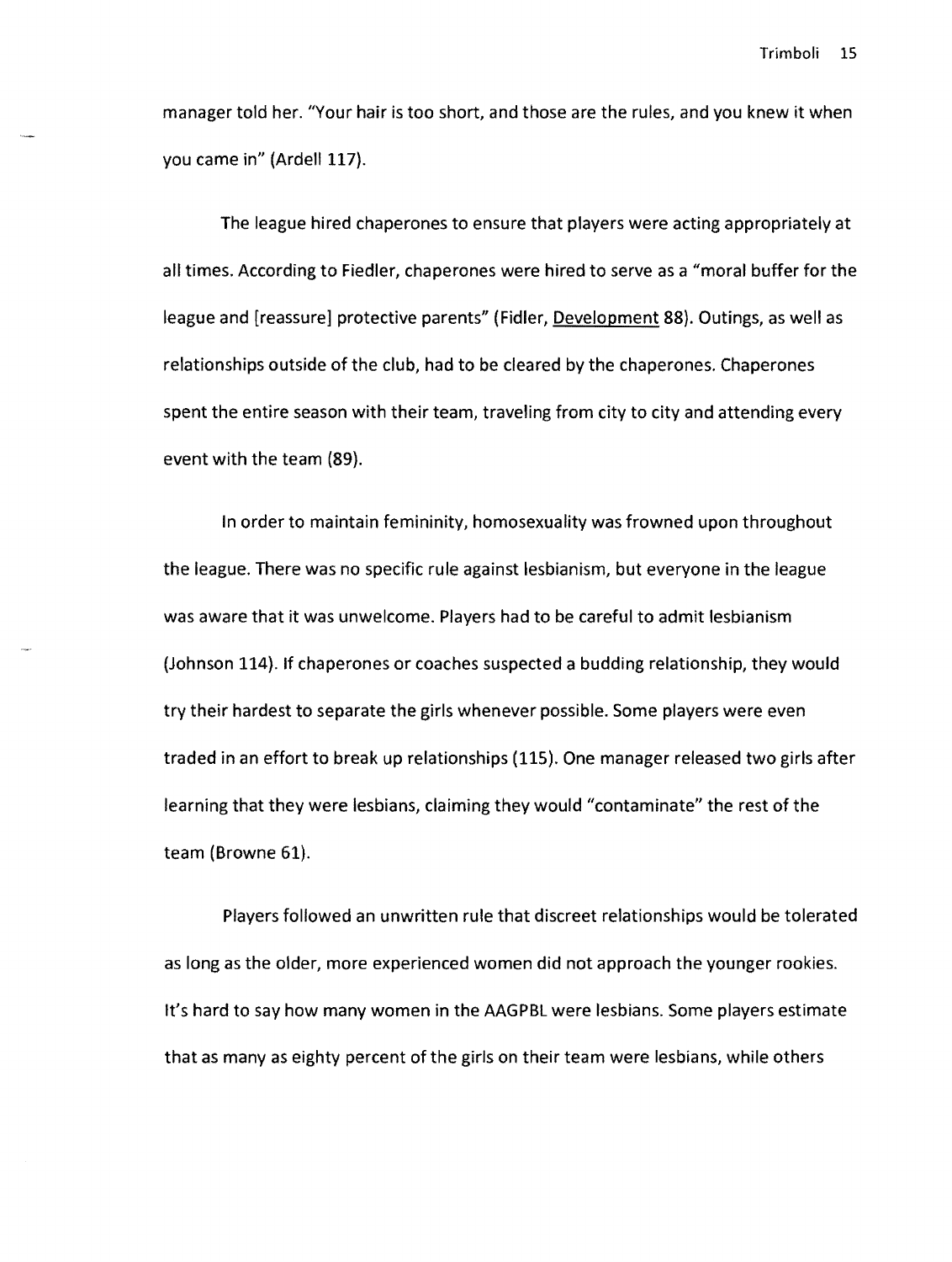claim that none were (Johnson 115). The answer surely lies somewhere in between the two extremes, but the truth will probably never be known.

It's apparent that the AAGPBL's early promotional efforts struck a chord with fans. Attendance records found in Harold T. Dailey's files show that league attendance of 176,613 in 1943 increased almost 50 percent to 259,658 in 1944 (Dailey). In 1945 attendance rose once again to 450,000 fans, according to the Kenosha Comets 1946 Year Book (Sullivan 204).

#### Expansion **of the AAGPBL**

When Meyerhoff took over the league, he expanded publicity throughout all media outlets. From 1943 until 1952, 34 articles about the AAGPBL were featured in 13 periodicals ranging from trade publications to sports magazines and news weeklies (Fidler, Development 141). Newsreel, movies, radio, and television were all popular at this time as well. The league distributed short movies highlighting teams and players to be shown before the feature presentations at many movie theaters (Brown 87).

War travel restrictions were lifted in 1946, allowing teams to travel more freely. Spring training was moved from Chicago, first to Mississippi in 1946, then Cuba in 1947 and finally Florida in 1948 (Fidler, Development 145). The league travelled to Havana in 1947, the same year that Branch Rickey's Brooklyn Dodgers and Jackie Robinson trained there. During their time in Cuba, more fans attended the AAGPBL games than the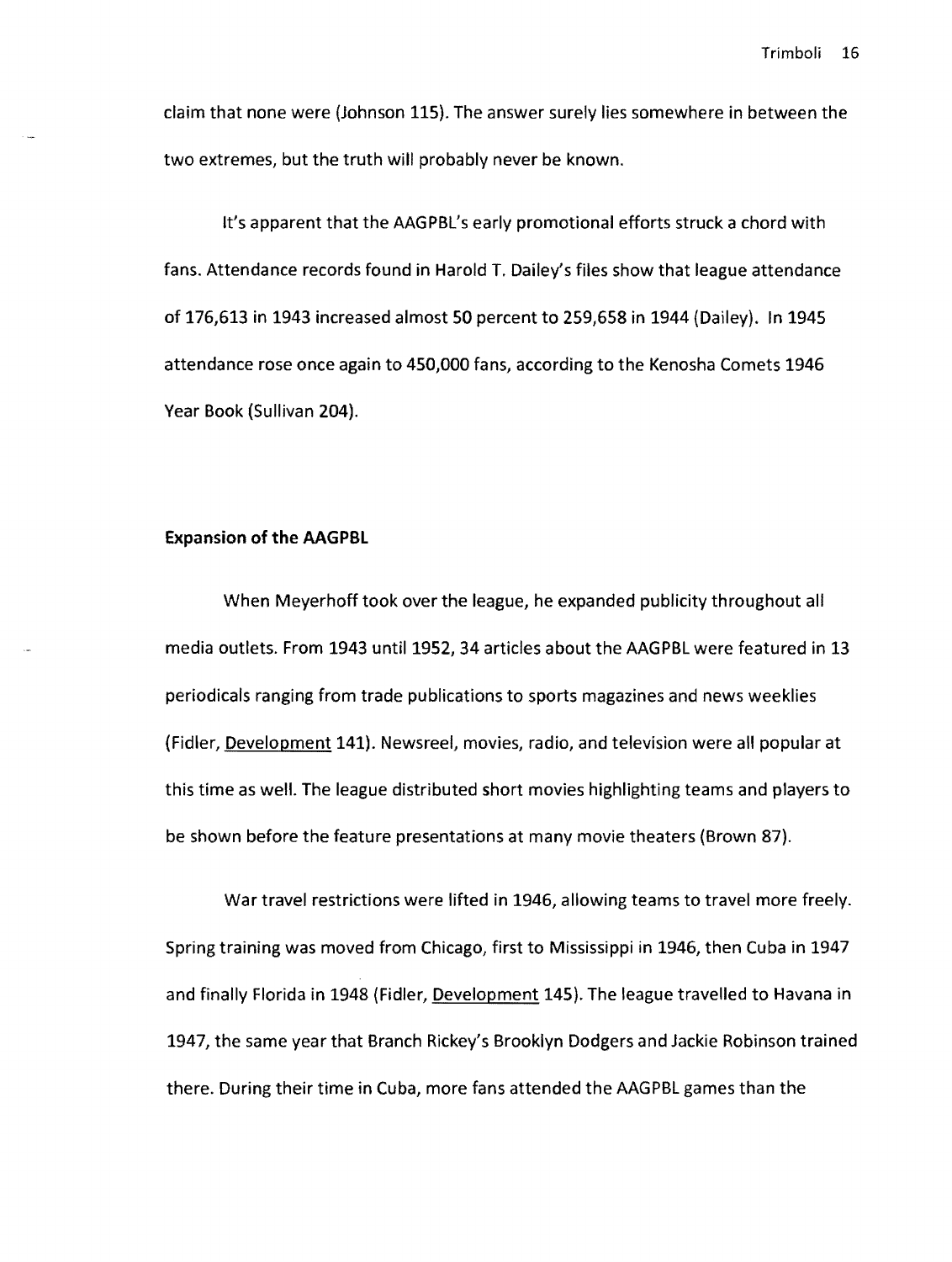Dodgers' games. Some exhibitions even featured the AAGPBl versus Cuban all-girls teams (150).

Exhibition tours were used to attract new fans and players. Many of these games were sponsored by local charities in each town (Fidler, Development 147). Summer barnstorming tours were used to find new talent, and post-season tours were implemented to spread the word about the league and increase overall profit (162). A budget of over \$7,000 was added to pay for scouts before the 1945 season (Brown 88).

Meyerhoff attempted to start a Canadian league in 1945. Once this felt through, he tried a winter league in Florida, then promoted the creation of leagues in New York, Alabama and several latin American countries (Brown 88). After the league's trip to Cuba, Meyerhoff proposed an International league of Girls Baseball in 1948 (Fidler, Development 165).

The AAGPBl reached its peak in 1948. The league claimed attendance of over one million in 1948, but actual figures show it was closer to 910,000 (Brown 172). Financial problems and decline became obvious starting in 1949. Collective spring training was cut for financial reasons, but caused the league to lose promotional press due to the scattered locations of training facilities (173). At the end of the season, only two teams recorded a profit and one other broke even (181).

Once the downfall of the league was evident, the press began to blame some of the league's troubles on the players (Brown 183). The Grand Rapids newspaper said that the players and the game had become boring and had problems attracting fans (184).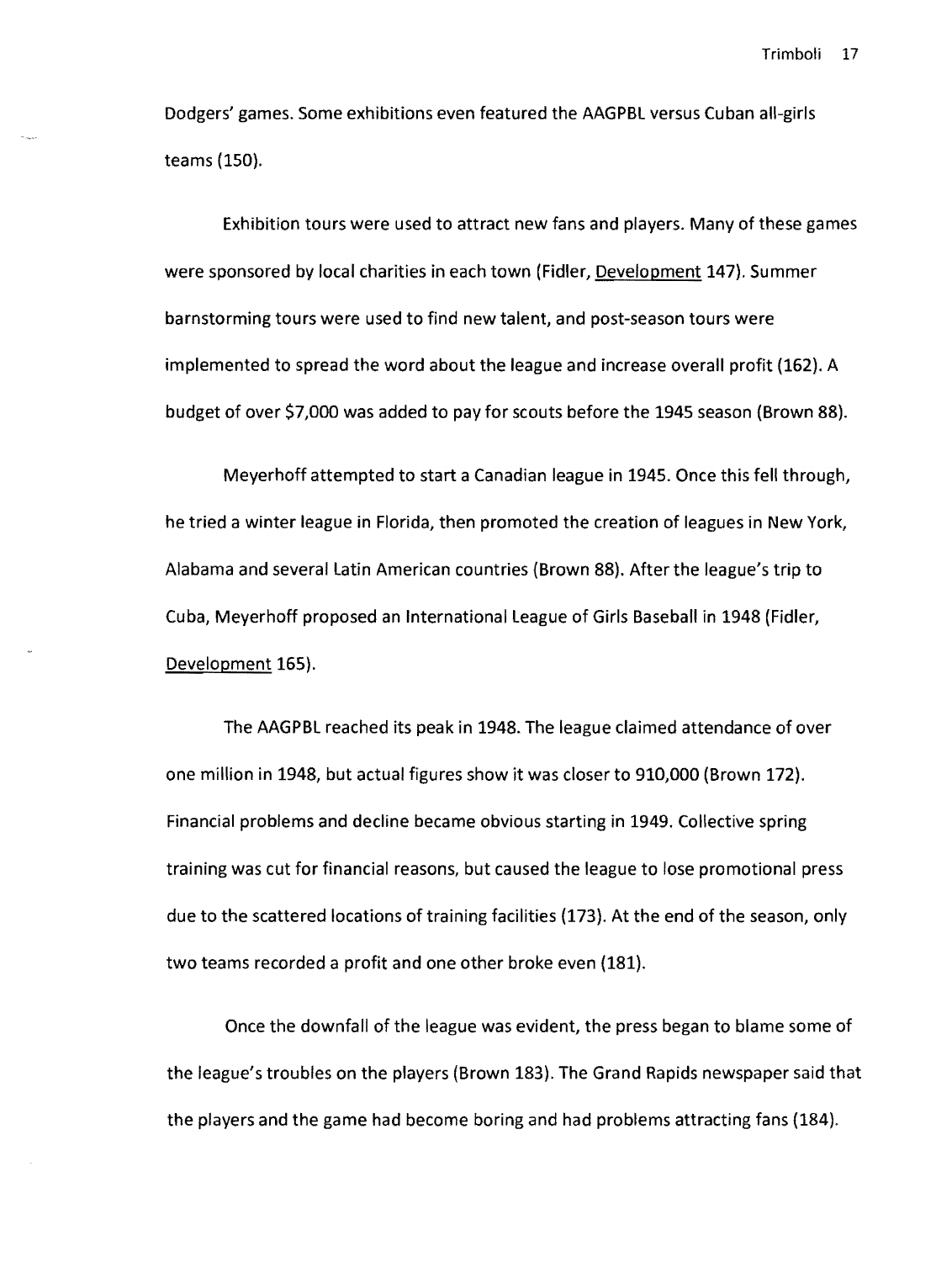The league chose to re-emphasize the principal of femininity, something league management felt had been neglected (184).

In 1950, Meyerhoff sold the clubs to the cities for \$8,000 dollars. (Browne 186).

#### **Decentralization of the AAGPBL**

After cities bought the teams, the central league publicity budget was cut almost in half, from \$7,365 to under \$4,000 (Fidler, Development 195). Local management was untrained in publicity, causing many teams to suffer during the split from central management. The practice of planning special promotion nights began (Dailey). Television was gaining popularity throughout America and the league needed to find ways to attract fans (Fidler, Development 197). Spring training had television coverage in 1951, and league sweetheart Bonnie Baker appeared on the show "What's My Line" in 1952 (Dailey).

The mid-season All-Star game was introduced in 1952. On July 7, the leading South Bend Blue Sox faced an all-star squad of players from the rest of the league as voted on by newspaper and radio representatives (Fidler, Development 201). These games were popular with fans and netted the league over \$1,250 each year (Dailey). Nineteen fifty-two also marked the first time an AAGPBL team played a men's team, when the Peoria Redwings faced the Old Timers in 1952 (Fidler, Development 202).

Attendance fell to only 270,000 in 1954, the final year of the All American Girls Professional Baseball league ("Reel").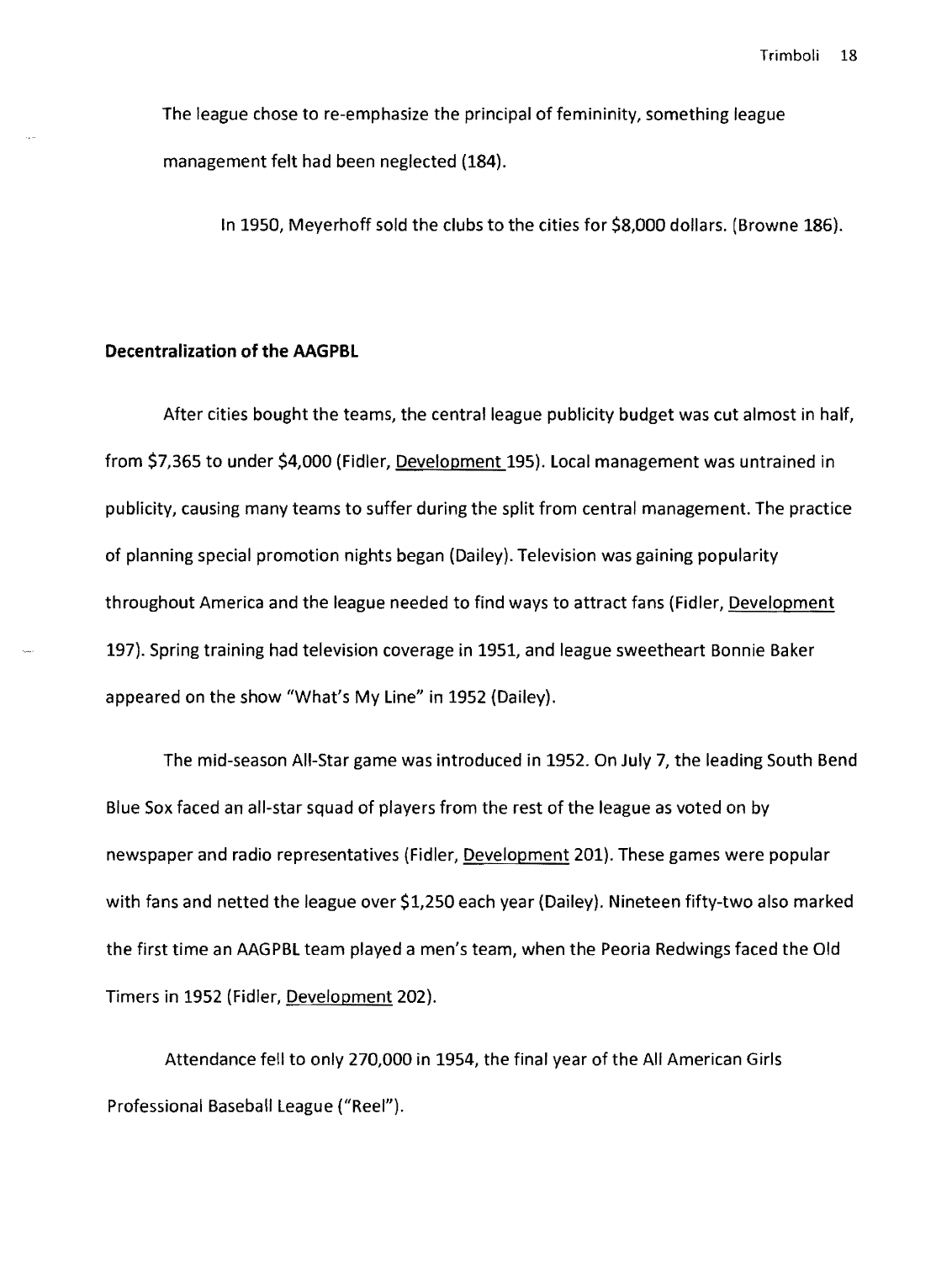## **Highlights from the Field**

When play began in 1943, the league was very well received. This was due in part to the early promotional efforts and in part to the talent on the field. After impressive attendance numbers, the Racine Belles won the first league title beating the Kenosha Comets in three straight games (Browne 49).

The Milwaukee Chicks and the Minneapolis Millerettes were added to the league in 1944. Wrigley learned before the season started that his original idea of a central pool of players at spring training each year would pose a problem. Many of the league cities had become attached to certain players, making it imperative to return these players to their previous teams (Browne 51). This also marked the first time that scouts were sent westward and players from as far as California were recruited for the league (52). Despite the challenges of being new to the league, Milwaukee took home the league victory over Kenosha before the Chicks were relocated to Grand Rapids and stayed there until the end of the league (60).

The Fort Wayne Daisies entered the league in 1945 to take the place of the disbanded Millerettes (Browne 86). By the third season, players on all of the league teams were highly skilled. It was hard for new players to break into the league, and most rode the bench for at least a season before seeing much real playing time (87). Mid-way through the 1945 season, the girls got word of the end of the war. The teams joined in the celebration, but league managers soon realized that their publicity themes would need to be revamped. Instead of the league being recreation during wartime, it was now important to show that the players were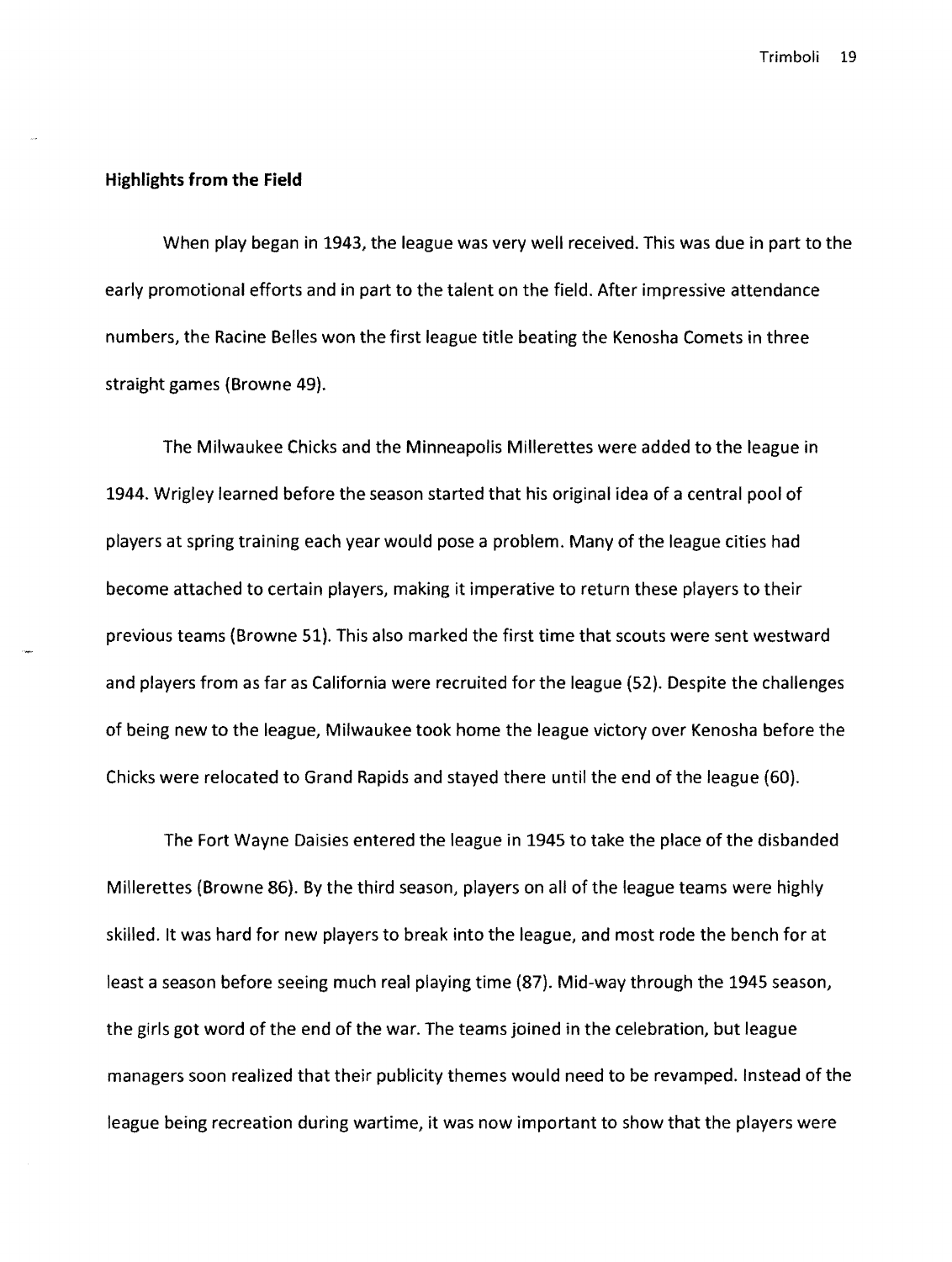role models. Community welfare and family entertainment were moved to the forefront (103). The Rockford Peaches won the league title this year and the face of the league was changed with the end of the war (107).

At the beginning of the 1946 season the ball shrank to eleven inches and sidearm pitching was introduced, bringing pitching closer to the size and delivery of a regulation baseball (Browne 109). The Muskegon lassies and the Peoria Redwings were also added to the league at this time, bringing the total number of teams to eight (113). Nineteen forty-six wrapped up with a seventeen inning semi-final game in which the Racine Belles topped the South Bend Blue Sox 3 to 2 (124). The Belles then went on to defeat the Rockford Peaches in 14 innings to claim the victory in the finals (12S).

The 1947 season stated with rookies and veterans alike being transported down to Havana, Cuba for spring training. By this time, many of America's soldiers had returned from overseas. The major leagues were filling back up with star players and fans in the Midwest were able to travel to Chicago for Major league games due to the end of gas rationing (Browne 133). The full overhand pitch was added this season, but it wasn't yet mandatory, and the distance of the mound was moved back (13S). The Racine Belles took home the championship once again to round out the 1947 season (136).

Nineteen forty-eight proved to be a very successful year for both men and women in baseball. Joe DiMaggio was signed by the New York Yankees and the All American Girls Professional Baseball league was poised to start its biggest season yet. The spring started in Opa-locka, Florida, where the league held spring training, but the Midwest was ready for its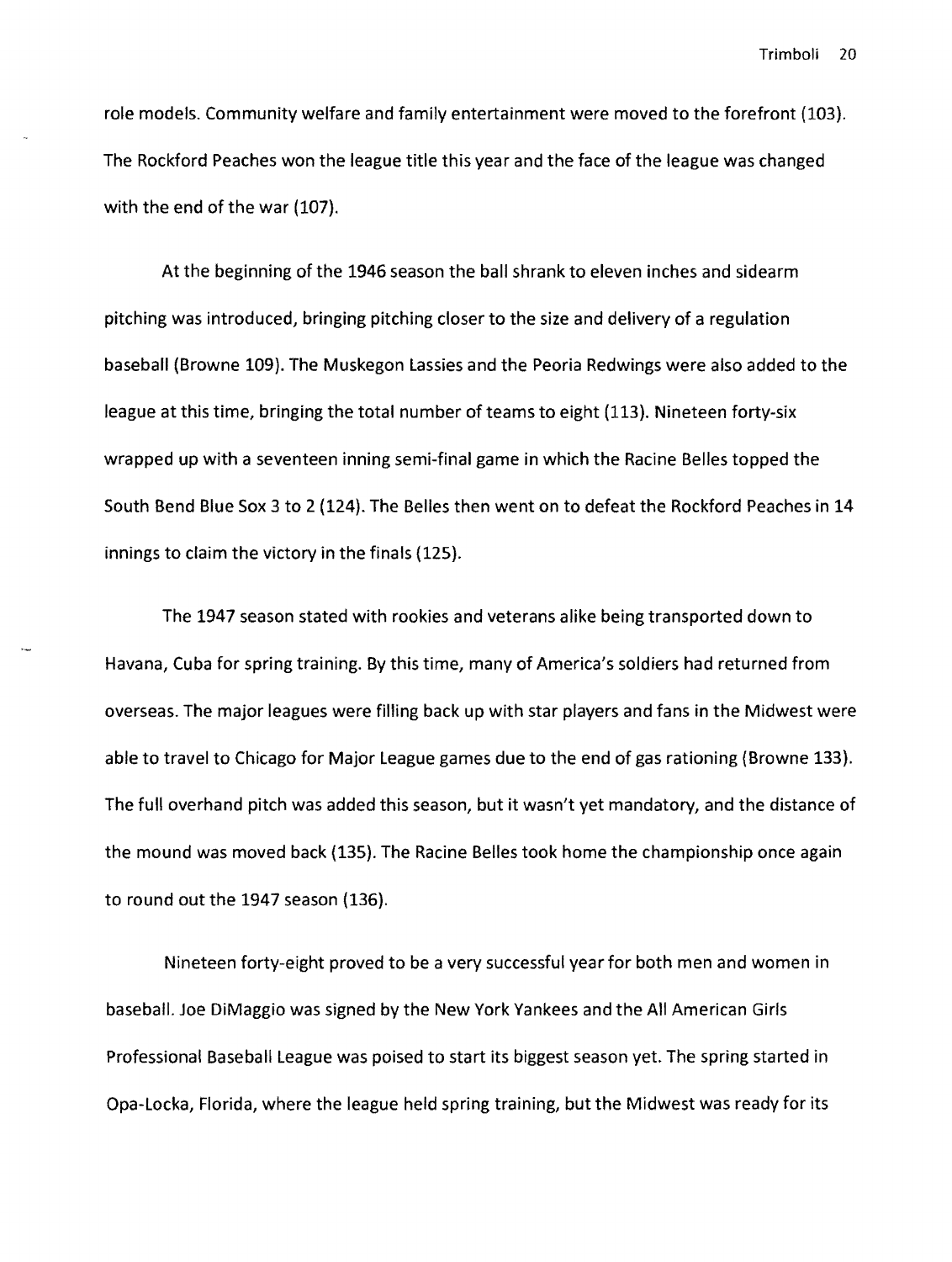girls to come back to town (Browne 137). The Springfield Sallies and the Chicago Colleens were added to the league, making it necessary for more players to be fielded to round out the new teams' rosters (138). Many of the league cities were experiencing a post-war boom, and many of the league teams were enjoying new ball parks (145). The season started off slowly due to inclement weather and cold temperatures (151). By June, the weather started to cooperate and fans began to show up in full force. The league leaders changed often throughout the season, making many games quite exciting and sparking new rivalries (166). The Rockford Peaches finally took the title in five games against the Fort Wayne Daisies (170).

Heading into 1949, optimism throughout the league was high. The truth was that some teams were doing better than others and the decline of the league was beginning (Browne 171). Many notable players ended their run at the end of the 1948 season. Some players left because of injuries, others because of marriage and family, and still more because of financial strains during the off-season (175). The league was back down to eight teams after the dismal seasons for the Colleens and the Lassies. The ball was made smaller again and distances on the field were increased (176). The newly formed Chicago League was attempting to imitate the AAGPBL. They posed a threat to the league with their player raids, offering more money and playing time (180).

The Muskeegon Lassies were unable to make their way through the 1950 season and were forced to move to Kalamozoo, Michigan. This shift was highlighted by former Blue Sox star Bonnie Baker assigned as the manager for the Lassies. Soon after this, women were banned from managing teams unless an emergency arose (Browne 182). Racine left the league at the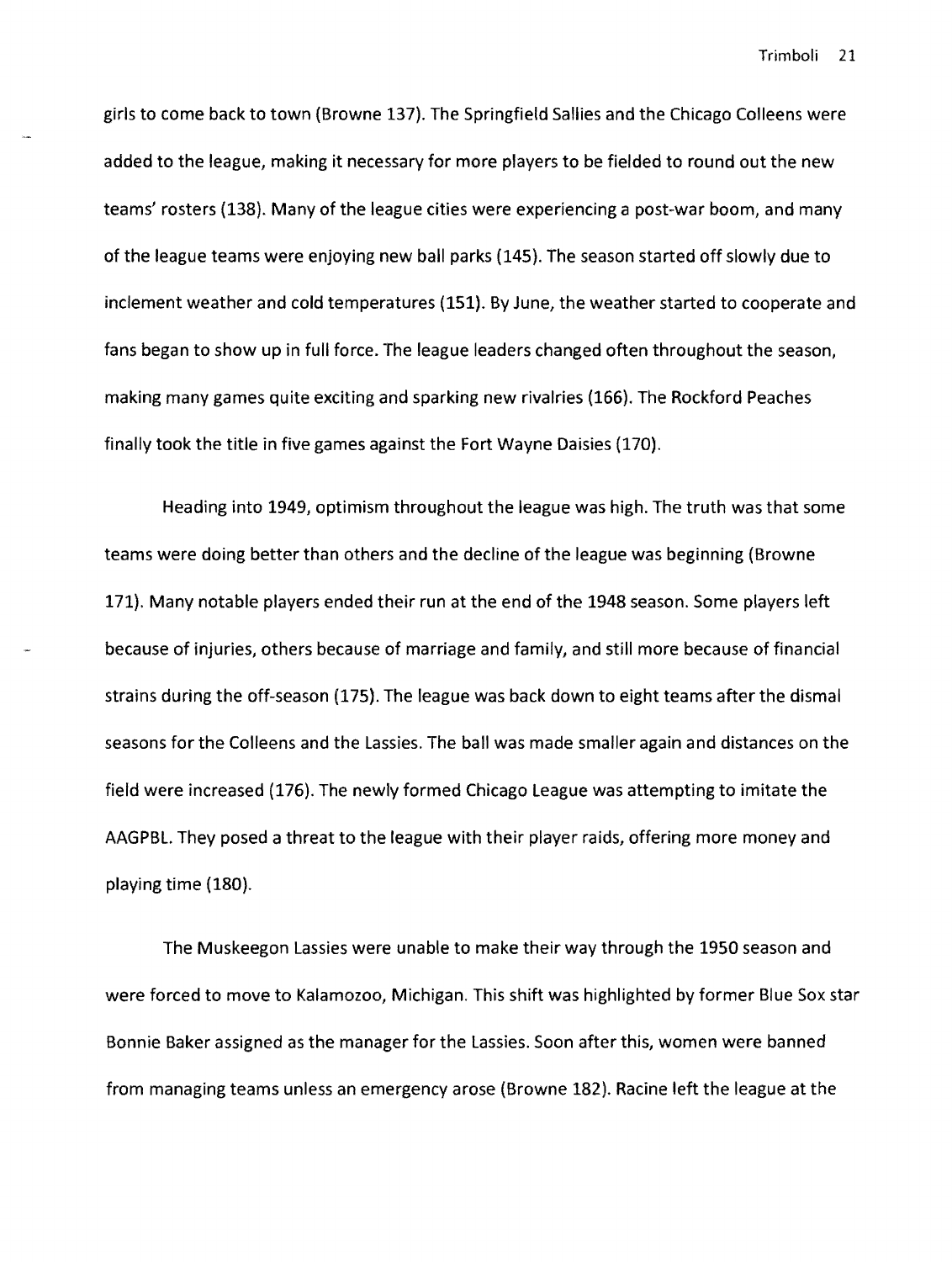end of the 1950 season, and Kenosha and Peoria left the next year (183). Attendance continued to fall as the years wore on. Newspaper coverage was down, attendance was declining steadily, and league costs were beginning to exceed its profits (187).

The Belles moved to Battle Creek in 1951, but the new team had an even harder time than the others stabilizing and lasted only two seasons (Browne 188). This year had a high-point though, with South Bend Blue Sox pitcher Jean Faut throwing the first of her two perfect games on July 21 versus the Rockford Peaches. Faut led South Bend to the title that year. Faut's next perfect game came in 1953 versus the Kalamazoo Lassies on September 3 ("Jean Faut"). Total debt for the league exceeded \$80,000 at the end of the 1953 season (188). Some franchises were still able to draw fans, but others suffered from depressing numbers (190). The Kalamazoo lassies won the final league title in a surprising upset over the Fort Wayne Daisies (193).

#### Women and Baseball After the **AAGPBL**

A unique era of baseball ended with the final out of the AAGPBl in 1954. Many people simply forgot about the league, while others were unsure of its importance.

Movie director Penny Mashall wanted to showcase a time when women played like men and that many Americans are unaware of. The movie A League of Their Own packed theaters in 1992 because of its big name stars like Tom Hanks, Geena Davis, Madonna and Rosie O'Donnell. Viewers left with a new piece of American history.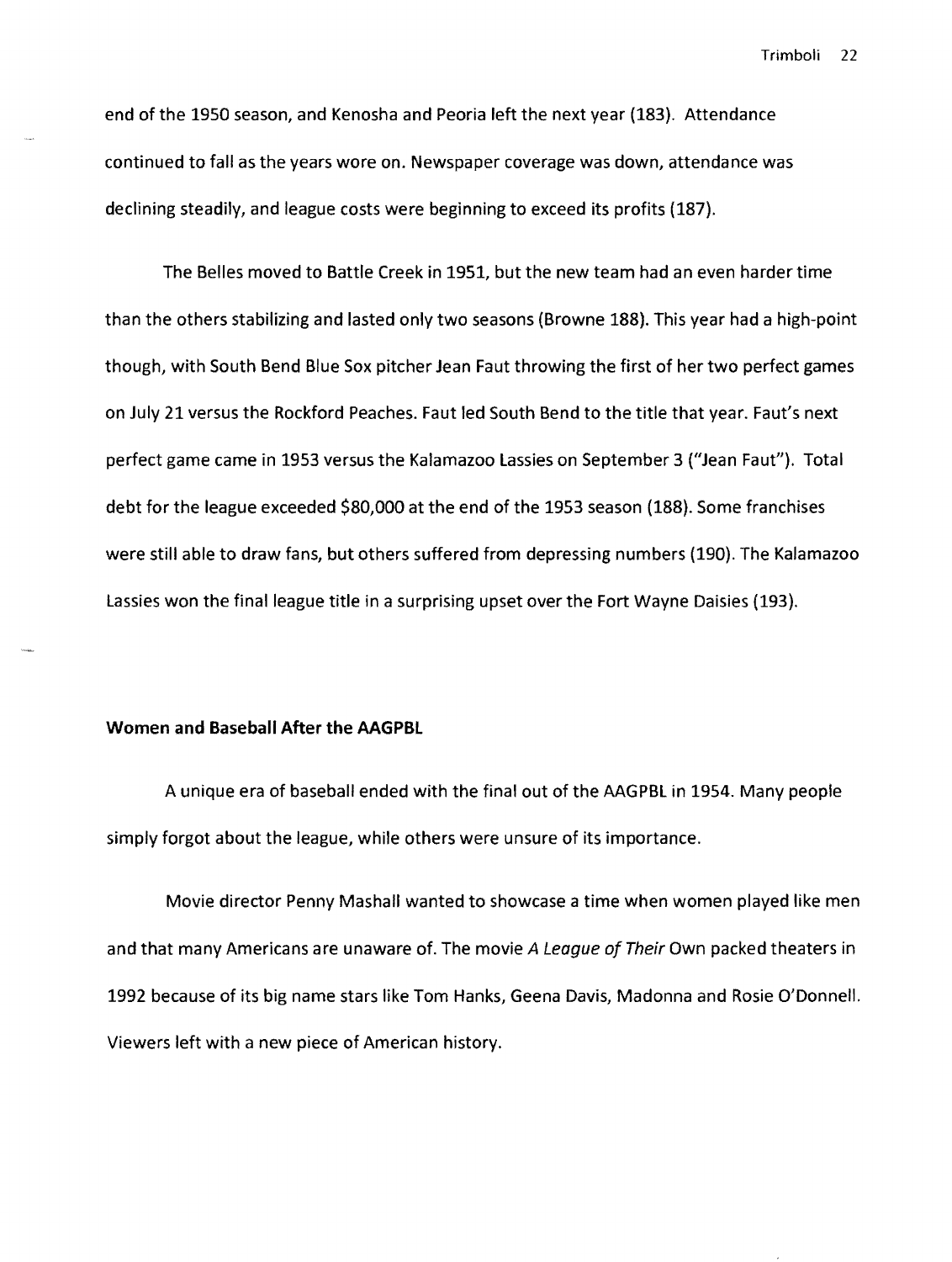The movie follows two sisters, Dottie Hinson and Kit Keller, as they are recruited and playa season in the All American Girls Professional Baseball league ("Reel"). Although none of the characters in the movie were actual people, it's hard not to notice their resemblance to many prominent league figures. Many former AAGPBl players served as consultants for the movie as well. The girls in the movie don accurate AAGPBl uniforms and play the game as the girls did at the height of the league. The film ends with a players' reunion and a ceremony at the National Baseball Hall of Fame and Museum in Cooperstown, New York {1M Db). In reality, the players of the AAGPBl were not inducted into Hall of Fame. Instead, a "Women in Baseball" exhibit was erected in November 1988 to honor the league ("Reel"). After the ceremony, curator Ted Spencer told a reporter the exhibit was "the rightest thing we ever did." (Johnson 257).

Many surviving AAGPl players have voiced their praise for the movie (Gregorich 260). After A League of Their Own was released, talk of another women's professional league began. The idea never saw fruition due to the large start-up costs of such an endeavor (167).

There have been individual women's baseball teams created recently in the United States. The Colorado Silver Bullets played their first game on May 8,1994, Mothers' Day. The Silver Bullets are the only women's team to ever be recognized by the National Association of Professional Baseball leagues (Christie). The process was started years before when Bob Hope, vice president of promotions for the Atlanta Braves, tried to start a minor league franchise in the Class A Florida State league, the Sun Sox. His tryout attracted only 40 women, and only one of these women possessed real baseball talent. Once Hope got the backing from Coors Brewing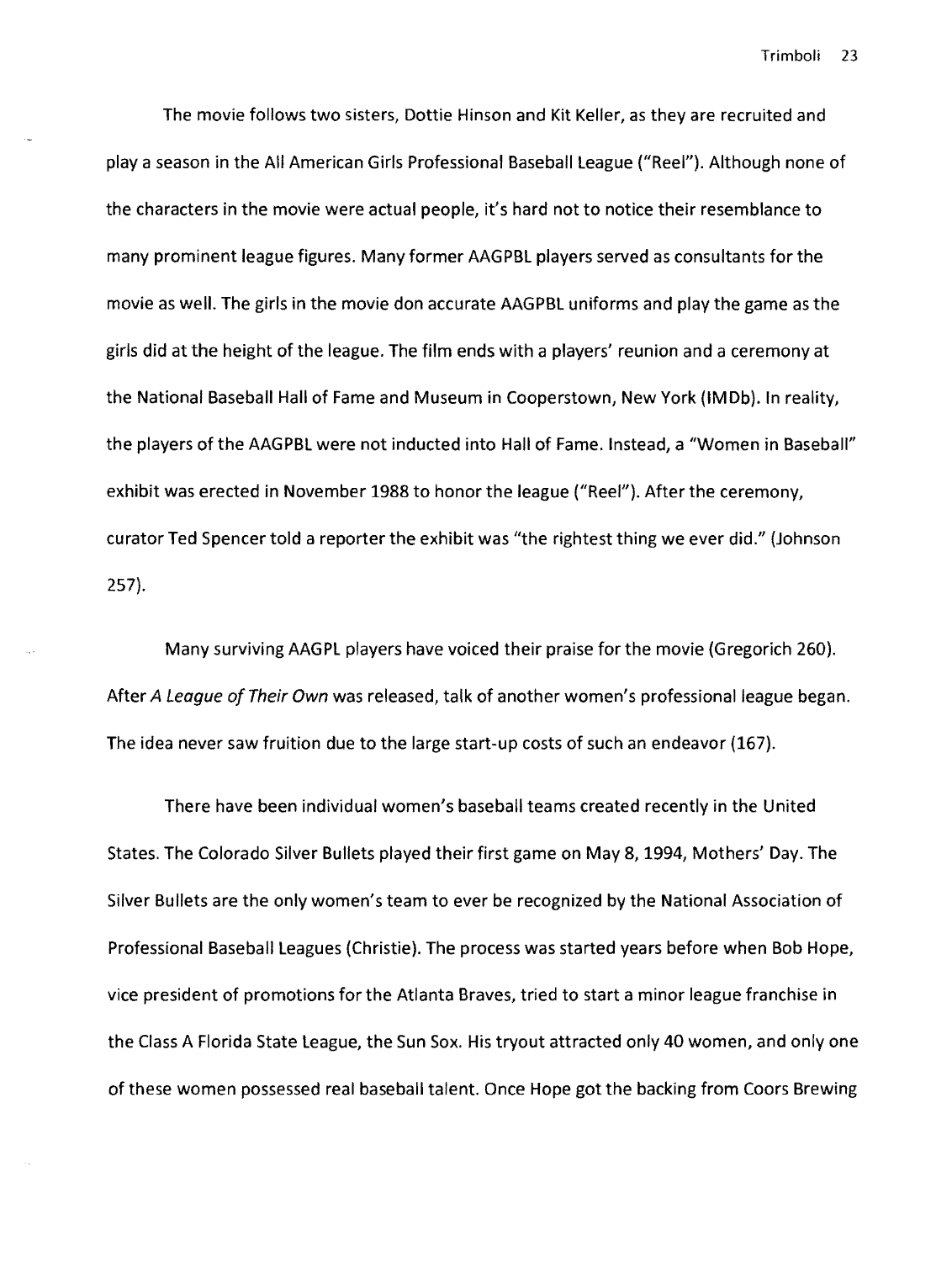Company, he announced the formation of the Silver Bullets in 1993. The team's base was in the independent Northern league and more than 1,000 women attended the tryouts (Ardell 121).

South Bend attempted another try at women's professional baseball in 1996 when a few Saint Mary's College women formed the South Bend Belles in the ladies Professional Baseball league. The name was soon changed to the South Bend Blue Sox, and the team moved to the Great lakes Women's Baseball league in 1997. South Bend was the last professional women's baseball team to be associated with either league and contributed players to the first ever National Women's Baseball team selected by USA Baseball, Inc, the team that selects the Olympic baseball team, in 2004 (Zook).

From the 1800s all the way through the new millennium, women have played baseball. Some of them played for pay while others played for pleasure, but they've always played. Although their history in baseball is highly unknown, with the exception of the scenes from A League of Their Own, the impact that these women had on the sport is undeniable. From the first game under lights at Wrigley Field, to keeping baseball alive during World War **II,** to the first and only professional player to ever pitch two perfect games, these women have done things that would have been nearly impossible without the support and smart marketing behind the few years of purely professional baseball that women could call their own. These, along with the other years of women in baseball, are a forgotten, but integral part of this history and evolution of sport.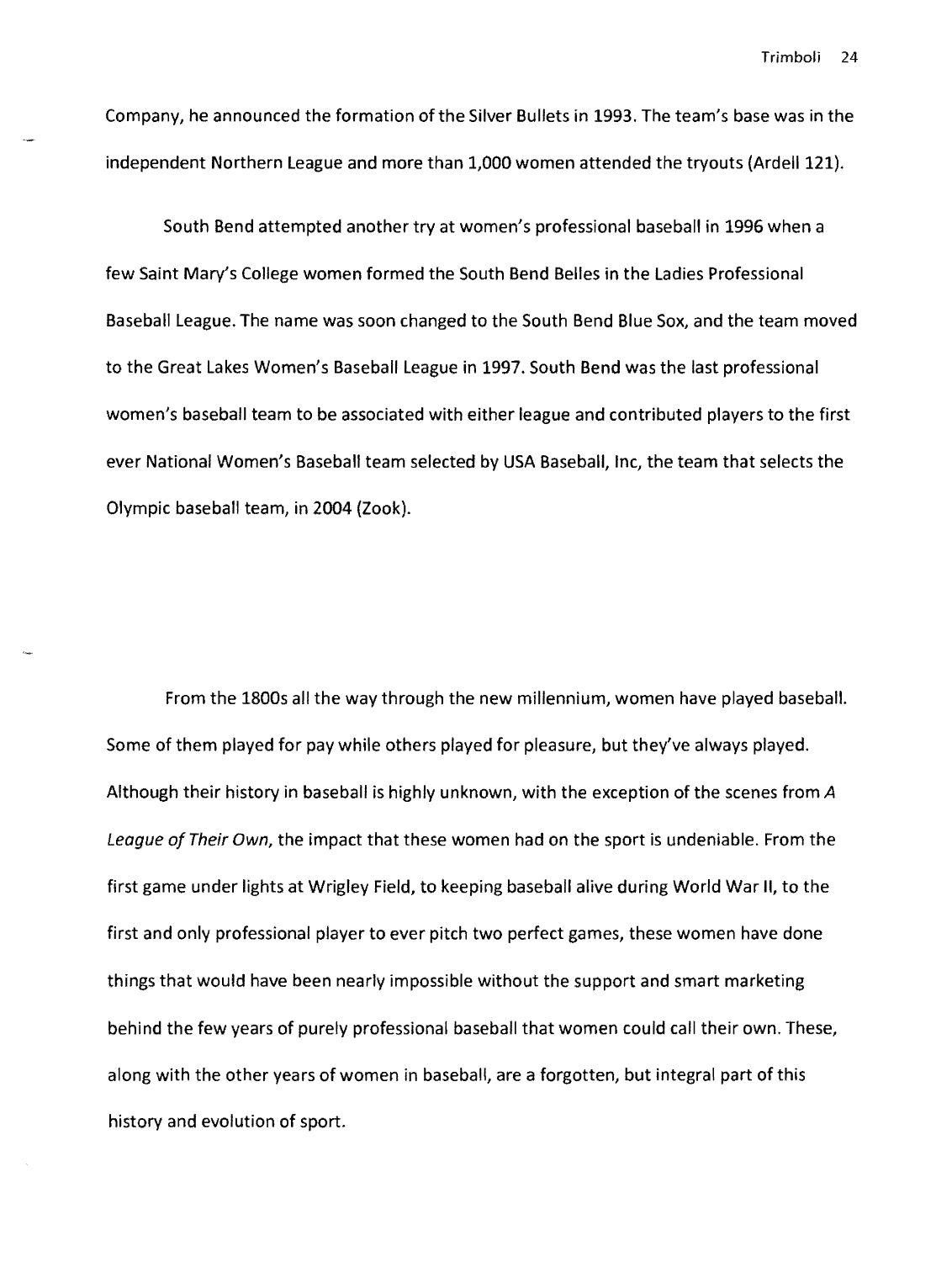#### **Works Cited**

- A league of Their Own. Dir. Penny Marshall. Perf. Geena Davis, Tom Hanks, Madonna and Rosie O'Donnel. Film. Columbia Pictures Corporation, 1992.
- "A League of Their Own (1992)." The Internet Movie Database (IMDb). 9 Apr. 2009 <http://www.imdb.com/title/tt0104694/>.AII-American Baseball league Manual. Management Corporation files, pg. 8. All-American Girls' Baseball league, Wrigley Building, Chicago, Illinois, undated.
- All-American Girls Professional Baseball league Players Association. 25 Feb. 2009 <http://aagpbl.org/index.cfm>.
- Ardell, Jean Hastings. Breaking into Baseball: Women and the National Pasttime. New York: Southern Illinois UP, 2005.
- "Belles have history behind the plate News." The Observer. 25 Feb. 2009 <http://media.www.ndsmcobserver .com/med i a/sto rage/ pape r660/news/2005/09/22/ News/Belles.Have.History.Behind.The.Plate-994602-page2.shtml>.
- Berlage, Gai I., and Charley Gerard. Women in Baseball: The Forgotten History. Westport, CT: Praeger Trade, 1994.
- Brown, Patricia I. A League of My Own: Memoir of a Pitcher for the All-American Girls Professional Baseball league. Boston: McFarland & Company, Incorporated, 2003.
- Browne, lois. Girls of Summer The Real Story of the All-American Girls Professional Baseball league. New York: Harper Collins, 1993.
- Christie, Kathleen. "From a Dream to a Reality." Colorado Silver Bullets. 9 Apr. 2009 <http://www.coloradosilverbullets.org>.
- Costin, Jim. South Bend Tribune 31 May 1943.
- Fidler, Merrie A. The Origins and History of the All-American Girls Professional Baseball league. Jefferson, NC: McFarland & Company, Incorporated, 2006.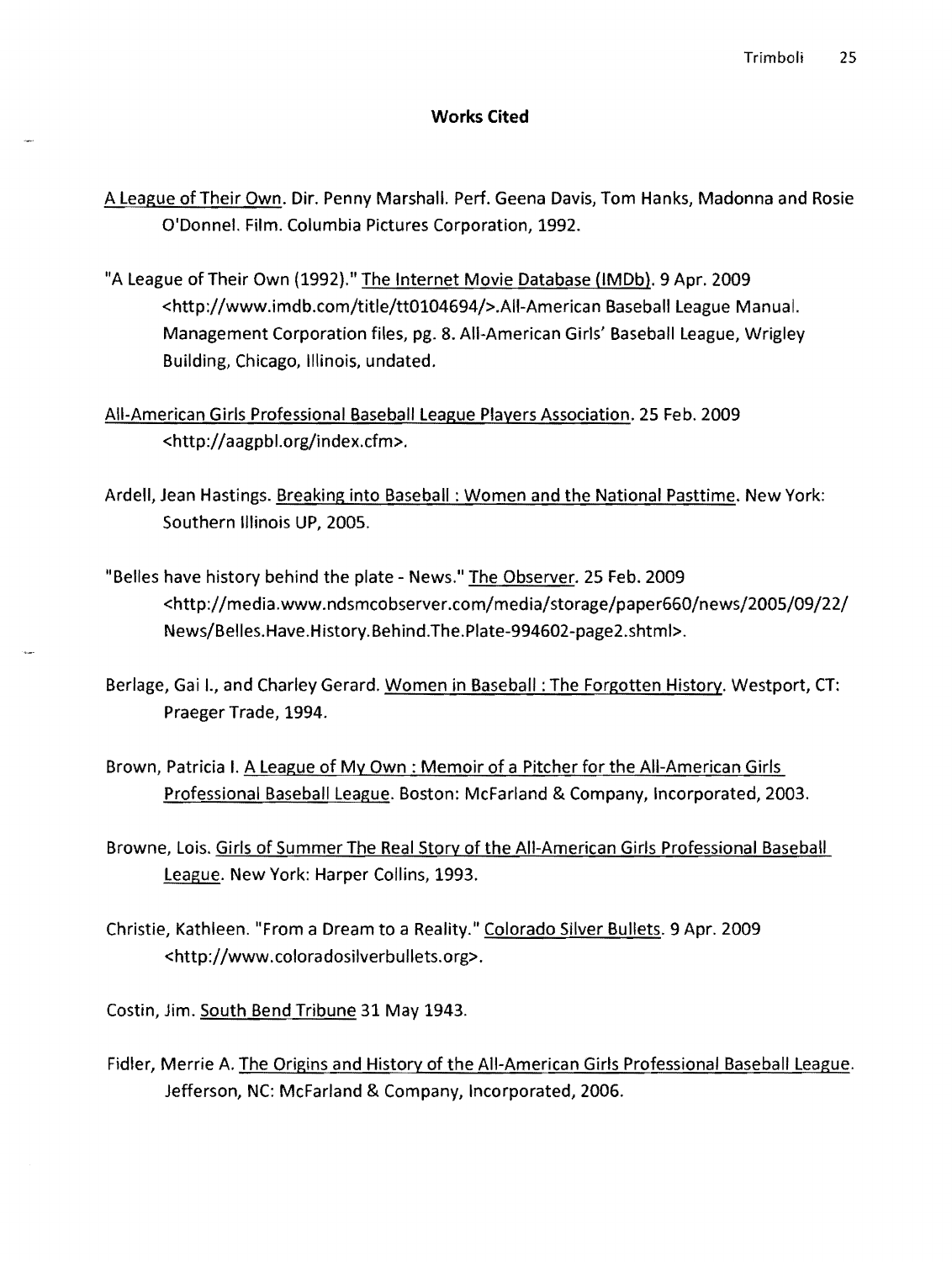Fidler, Merrie A. The Development and Decline of the All-American Girls Baseball League, 1943-1954. Thesis. University of Massachusetts, 1976.

- Gregorich, Barbara. Women at Play: The Story of Women in Baseball. New York: Harcourt Trade, 1993.
- Harold T. Dailey AAGBBL Records, 1943-1954: Joyce Sports Research Collection, Department of Special Collections, University of Notre Dame, South Bend, Indiana.
- Janet Wiley Sears biography. March 1997. AAGPBL: Questionnaire. National Baseball Hall of Fame. Cooperstown, NY.
- "Jean Faut BR Bullpen." Baseball-Reference.com Major League Baseball Statistics and History. 06 May 2009 <http://www.baseball-reference.com/bulipen/Jean\_Faut>.

Johnson, Susan E. When Women Played Hardball. New York: Seal P, 1994.

Kenosha Evening News 1 June 1943: 9.

- "League Rules of Conduct." The Official Web Site of the All American Girls Professional Baseball League. 25 Feb. 2009 <www.aagpbl.org>.
- Macy, Sue. Whole New Ball Game: The Story of the All-American Girls Professional Baseball League. New York, N.Y., U.S.A: Puffin Books, 1995.
- "MLB announces Commissioner's initiative on Women and BasebalL" The Official Site of Major League Baseball | MLB.com: Homepage. 26 July 2000. 25 Feb. 2009 <http://www.mlb.com/news/press\_releases/press\_release.jsp?ymd=20000726&conten t\_id=388145&vkey=pr\_mlb&fext=.jsp&c\_id=mlb>.
- O'Reilly, Jean, and Susan K. Cahn, eds. Women and Sports in the United States: A Documentary Reader. New York: Northeastern UP, 2007.
- "Reel Life: 'A League of Their Own.'" ESPN: The Worldwide Leader In Sports. 25 Feb. 2009 <http://espn.go.com/page2/s/cioser/020511.html>.
- Ring, Jennifer. Stolen Bases: Why American Girls Don't Play Baseball. Urbana and Chicago: University of Illinois P, 2009.